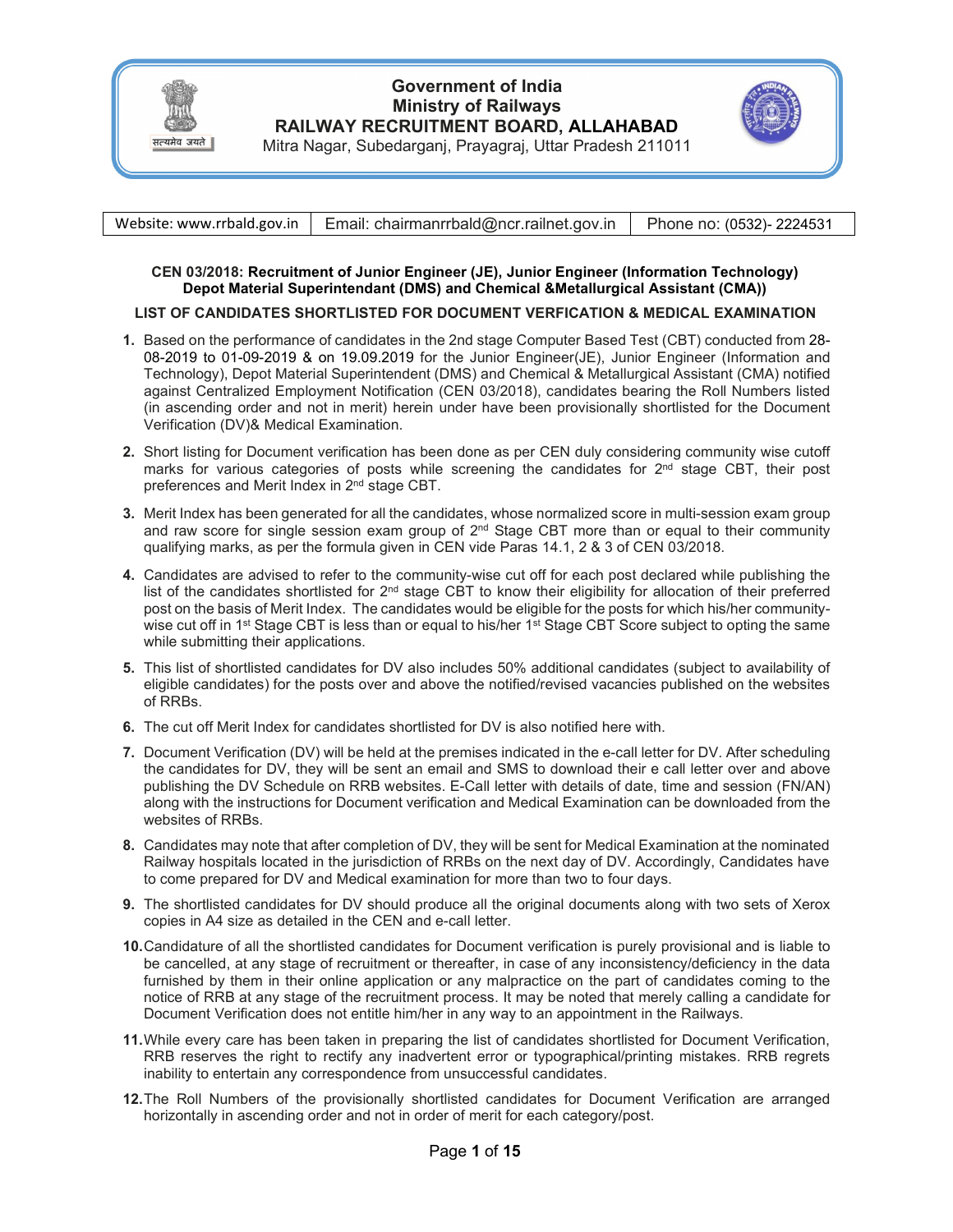- **13.** Regarding Medical Examination, candidates are advised that after completion of DV, medical examination will be carried out by Railway Hospital/Health Unit. Candidates have to pay the prescribed medical fee of Rs 24/- only. There are no other charges to be paid to the Hospitals/Health Unit for the medical examination. In rare cases, where the investigation like CT Scan, Ultra Sound, tests to rule out refractive eye surgery etc., have to be carried out for which necessary facility is not available in the Railway Hospital/Health Unit, then for such investigation, candidates may have to make the requisite payment to the concerned laboratory/hospital.
- **14.** Candidates may note that all the recruitment related activities by Railways is purely on merit basis only and candidates are not required to make any payment to any authorities other than the prescribed Medical Examination fee of Rs.24/-
- **15.** Important: Beware of the touts who may misguide the candidates with false promises of getting them selected for the job on illegal consideration. The recruitment process in the RRB exams is fully computerized and the selection is based purely on the merit of candidates.
- **16.** Candidates are advised to regularly visit RRB's official website for the updates.

#### **Combined List of candidates shortlisted for DV for the posts of JE, DMS & CMA**

| 133811174161390 | 133811174201351 | 133811175201357 | 133812292041241 | 133812292251024 |
|-----------------|-----------------|-----------------|-----------------|-----------------|
| 133812292271089 | 133812292281272 | 133812293021231 | 133812293041018 | 133812293041168 |
| 133812293051039 | 133812293241320 | 133812294031187 | 133812294291137 | 133812295041187 |
| 133812295071052 | 133812295091197 | 133812295101010 | 133812295171127 | 133812295251002 |
| 133812295261142 | 133812295331105 | 133812296051162 | 133812296061241 | 133812296191158 |
| 133812296221026 | 133812296351244 | 133812297051088 | 133812297111138 | 133812297111151 |
| 133812297151123 | 133812297171079 | 133812297221171 | 133812297241124 | 133812298031175 |
| 133812298061006 | 133812298061007 | 133812298071082 | 133812298071115 | 133812298091249 |
| 133812298131033 | 133812298151292 | 133812298161065 | 133812298201172 | 133812298231110 |
| 133812298241055 | 133812298261137 | 133812298311058 | 133812298321130 | 133812298331241 |
| 133812298351254 | 133812299021063 | 133812299031194 | 133812299061120 | 133812299291007 |
| 133812300221096 | 133812300221122 | 133812300251074 | 133812300271176 | 133812301061058 |
| 133812301091104 | 133812301101075 | 133812301121087 | 133812301121175 | 133812301171031 |
| 133812301261012 | 133812301271106 | 133812301281090 | 133812301331047 | 133812301331072 |
| 133812301351159 | 133812302011055 | 133812302051059 | 133812302081069 | 133812302101027 |
| 133812302121077 | 133812302171021 | 133812302311008 | 133812302321093 | 133812303041096 |
| 133812303071127 | 133812303301118 | 133812304051017 | 133812304071037 | 133812304111197 |
| 133812304151039 | 133812304181108 | 133812304191240 | 133812304241042 | 133812304261098 |
| 133812305281259 | 133812306061015 | 133812307261261 | 133812307281042 | 133812307281356 |
| 133812307301026 | 133812308071120 | 133812308071191 | 133812310021043 | 133812310061153 |
| 133812310091077 | 133812310111150 | 133812310121065 | 133812310161107 | 133812310181053 |
| 133812310211052 | 133812310321140 | 133812311031127 | 133812311041016 | 133812311051059 |
| 133812311061127 | 133812311071133 | 133812311161187 | 133812311221144 | 133812311231001 |
| 133812311281042 | 133812311281115 | 133812311301001 | 133812311301141 | 133812311321189 |
| 133812312011294 | 133812312011437 | 133812312041266 | 133812312071064 | 133812312091002 |
| 133812312111014 | 133812312151338 | 133812312221255 | 133812312231446 | 133812312291184 |
| 133812312301108 | 133812312321110 | 133812312331256 | 133812436271036 | 133812436281156 |
| 133812437051349 | 133812437101222 | 133812437111121 | 133812437111240 | 133812437131085 |
| 133812437141115 | 133812437171154 | 133812437201308 | 133812437201335 | 133812437231038 |
| 133812437241209 | 133813220011099 | 133813220031258 | 133813220041082 | 133813220051060 |
| 133813220081235 | 133813220091039 | 133813220091059 | 133813220091210 | 133813220091385 |
| 133813220101069 | 133813220101278 | 133813220121075 | 133813220121251 | 133813220131176 |
| 133813220131196 | 133813220141156 | 133813220141198 | 133813220141207 | 133813220141209 |

Page **2** of **15**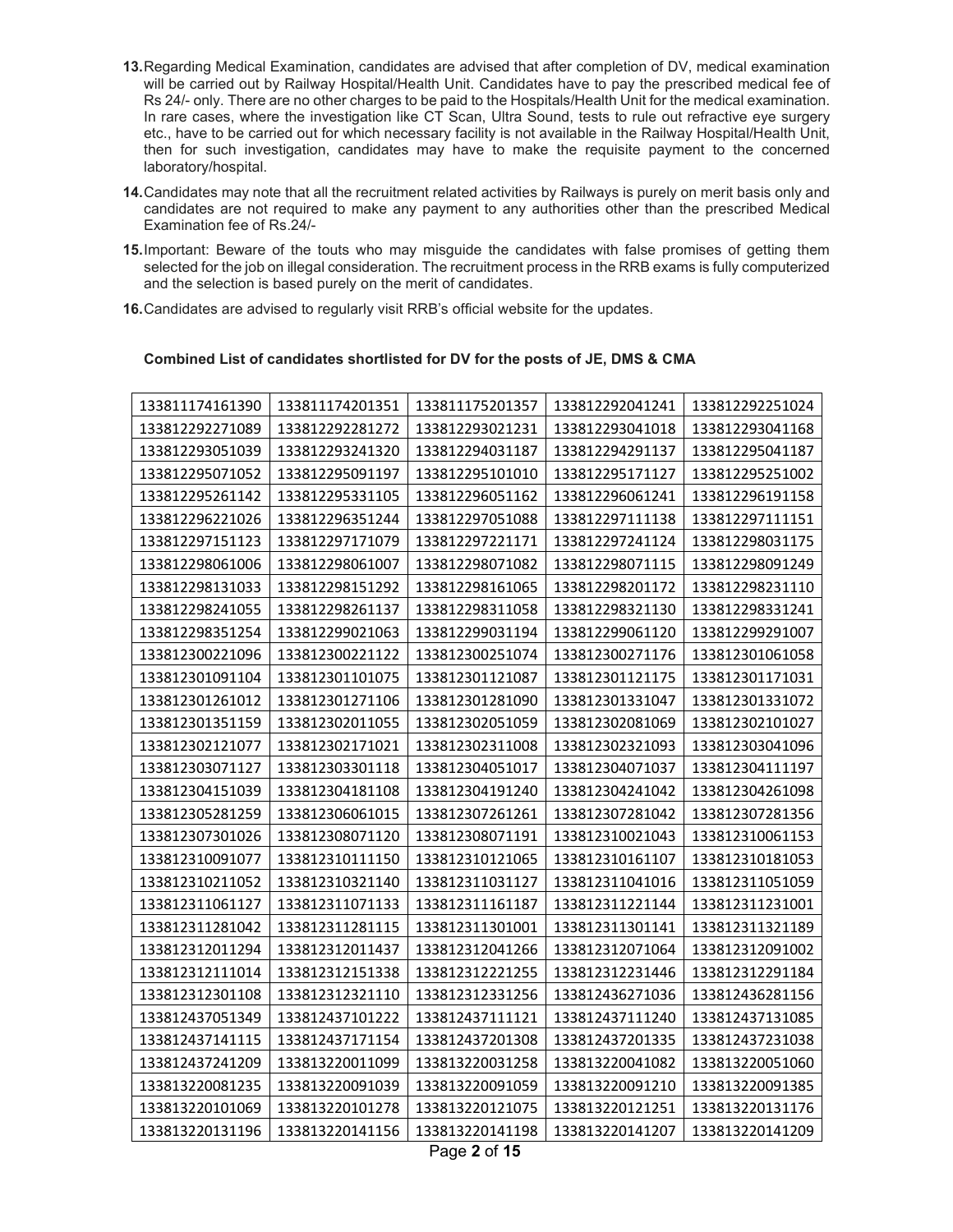| 133813220141274 | 133813220171004 | 133813220171010 | 133813220191168 | 133813220201106 |
|-----------------|-----------------|-----------------|-----------------|-----------------|
| 133813220211130 | 133813220211138 | 133813220211200 | 133813220221020 | 133813220221059 |
| 133813220221095 | 133813220221177 | 133813220231015 | 133813220231054 | 133813220231081 |
| 133813220241128 | 133813220241146 | 133813220251054 | 133813220261080 | 133813220281248 |
| 133813220291034 | 133813220291060 | 133813220291141 | 133813220301118 | 133813220301134 |
| 133813220301146 | 133813220301166 | 133813220311015 | 133813220311057 | 133813220311060 |
| 133813220311266 | 133813220311272 | 133813220321091 | 133813220321156 | 133813220321159 |
| 133813220321244 | 133813220341273 | 133813220351077 | 133813220351103 | 133813221011039 |
| 133813221011096 | 133813221021022 | 133813221031155 | 133813221041032 | 133813221041081 |
| 133813221051149 | 133813221061152 | 133813221071063 | 133813221071121 | 133813221071140 |
| 133813221101114 | 133813221101132 | 133813221101147 | 133813221101162 | 133813221131001 |
| 133813221131087 | 133813221131167 | 133813221151178 | 133813221161029 | 133813221161033 |
| 133813221161127 | 133813221171118 | 133813221181052 | 133813221201084 | 133813221211012 |
| 133813221211014 | 133813221211031 | 133813221211035 | 133813221221096 | 133813221231035 |
| 133813221241066 | 133813221261061 | 133813221271003 | 133813221271039 | 133813221301004 |
| 133813221321178 | 133813221331004 | 133813221341078 | 133813221341145 | 133813355071093 |
| 133813355211170 | 133813355221323 | 133813355231244 | 133813355321167 | 133813355341286 |
| 133813355341300 | 133813355341345 | 133813356011066 | 133813356011145 | 133813356021301 |
| 133813356031104 | 133813356031117 | 133813356031171 | 133813356041249 | 133813356051148 |
| 133813356051202 | 133813356071008 | 133813356081178 | 133813356091285 | 133813356101147 |
| 133813356101240 | 133813356111181 | 133813356121065 | 133813356131138 | 133813356131156 |
| 133813356131319 | 133813356141068 | 133813356141267 | 133813356151159 | 133813356161090 |
| 133813356171031 | 133813356171033 | 133813356171180 | 133813356171226 | 133813356181031 |
| 133813356181195 | 133813356181231 | 133813356181274 | 133813356191066 | 133813356191178 |
| 133813356201226 | 133813356211041 | 133813356221295 | 133813356231194 | 133813356241248 |
| 133813356251119 | 133813356251174 | 133813356251243 | 133813356261007 | 133813356261088 |
| 133813356261265 | 133813356281008 | 133813356281051 | 133813356291080 | 133813356291084 |
| 133813356291127 | 133813356301251 | 133813356311103 | 133813356321051 | 133813356331095 |
| 133813356341228 | 133813356341328 | 133813356351060 | 133813356351184 | 133813356351289 |
| 133813357051116 | 133813357051122 | 133813357051171 | 133813357081014 | 133813357081103 |
| 133813357091098 | 133813357131114 | 133813357151056 | 133813357151095 | 133813357151104 |
| 133813357161164 | 133813357171072 | 133813357201024 | 133813357201124 | 133813357221157 |
| 133813357231102 | 133813357241168 | 133813357251101 | 133813357261102 | 133813357281127 |
| 133813357291024 | 133813357291132 | 133813357341013 | 133813357341115 | 133813363031166 |
| 133813363041203 | 133813363051168 | 133813363061007 | 133813363061239 | 133813363071004 |
| 133813363071062 | 133813363101066 | 133813363101081 | 133813363101164 | 133813363111010 |
| 133813363111061 | 133813363121048 | 133813363121141 | 133813363121183 | 133813363131182 |
| 133813363141009 | 133813363141111 | 133813363171011 | 133813363171055 | 133813363171181 |
| 133813363191093 | 133813363191111 | 133813363191122 | 133813363191143 | 133813363201115 |
| 133813363201193 | 133813363201195 | 133813363201203 | 133813363221063 | 133813363221132 |
| 133813363221214 | 133813363241211 | 133813363241221 | 133813363251167 | 133813363261064 |
| 133813363261216 | 133813363261222 | 133813363281055 | 133813363291062 | 133813363291173 |
| 133813363311131 | 133813363331158 | 133813363341192 | 133813363351052 | 133813363351237 |
| 133813364011010 | 133813364011048 | 133813364021034 | 133813364041137 | 133813364041216 |
| 133813364051014 | 133813364051066 | 133813364051141 | 133813364061050 | 133813364061151 |
| 133813364071011 | 133813364071032 | 133813364101030 | 133813364101142 | 133813364101173 |
| 133813364111144 | 133813364121134 | 133813364141037 | 133813364141042 | 133813364151020 |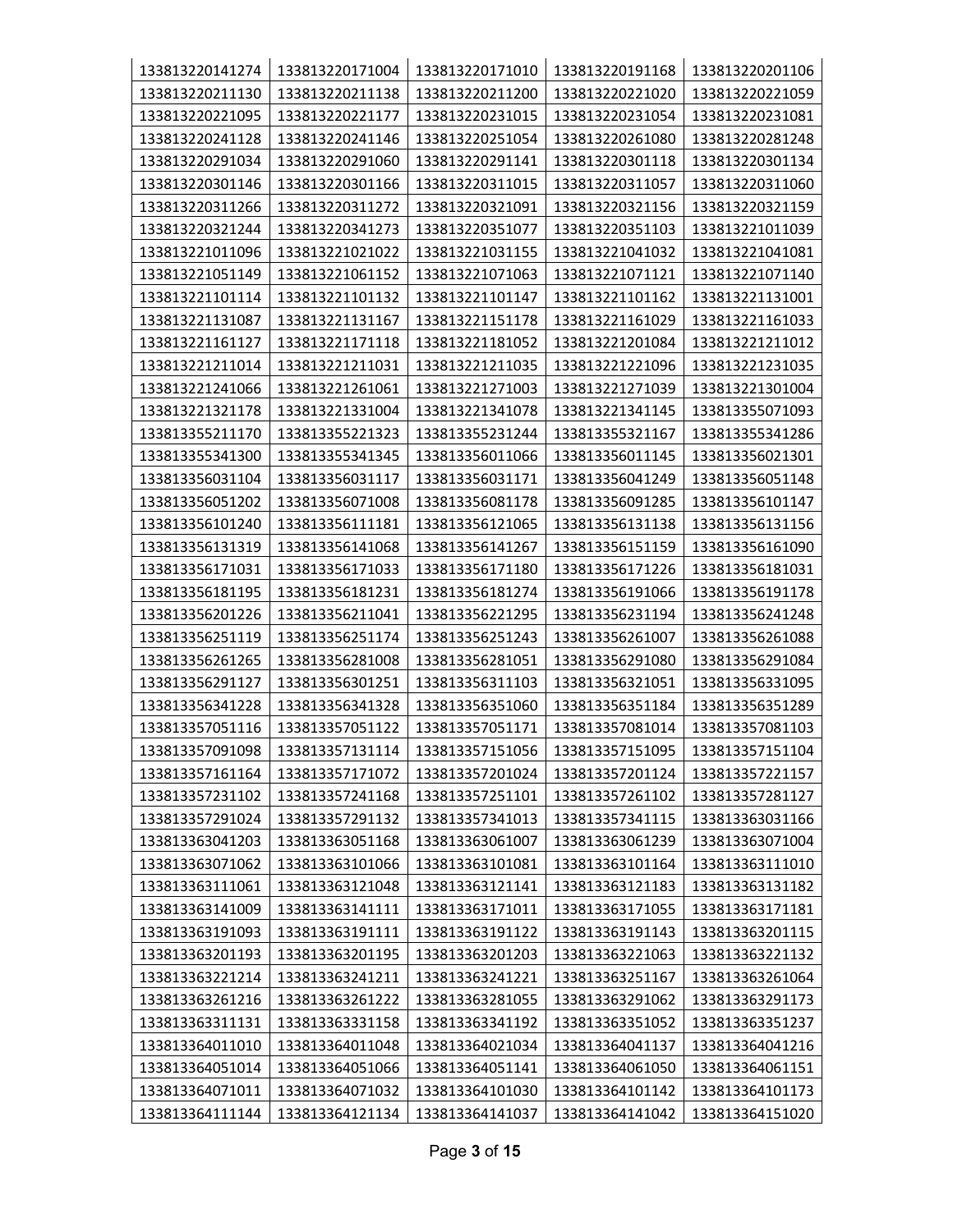| 133813364191032 | 133813364191067 | 133813364201176                    | 133813364211210 | 133813364221142 |  |
|-----------------|-----------------|------------------------------------|-----------------|-----------------|--|
| 133813364231027 | 133813364231144 | 133813364261066                    | 133813364261071 | 133813364261155 |  |
| 133813364271055 | 133813364301057 | 133813364301213                    | 133813364311101 | 133813364331058 |  |
| 133813364341130 | 133813364351004 | 133813365011061                    | 133813365021014 | 133813365021126 |  |
| 133813365031115 | 133813365041130 | 133813365041163                    | 133813365051082 | 133813365051161 |  |
| 133813365061119 | 133813365061293 | 133813365071074                    | 133813365071253 | 133813365071276 |  |
| 133813365091158 | 133813365091169 | 133813365101014                    | 133813365101049 | 133813365101278 |  |
| 133813365111098 | 133813365111225 | 133813365111275                    | 133813365121081 | 133813365141223 |  |
| 133813365151293 | 133813365161079 | 133813365161187                    | 133813365171055 | 133813365171123 |  |
| 133813365171134 | 133813365201278 | 133813365211059                    | 133813365211117 | 133813365211238 |  |
| 133813365211291 | 133813365241084 | 133813365241224                    | 133813365241234 | 133813365251063 |  |
| 133813365251264 | 133813365301188 | 133813365321284                    | 133813365331011 | 133813365331081 |  |
| 133813365331254 | 133813365341239 | 133813365341266                    | 133813365351017 | 133813365351118 |  |
| 133813366011106 | 133813366021133 | 133813366061017                    | 133813366081143 | 133813366101070 |  |
| 133813366111067 | 133813366141064 | 133813366181007                    | 133813366231033 | 133813366251067 |  |
| 133813366251108 | 133813366251125 | 133813366281055                    | 133813366301032 | 133813366311022 |  |
| 133813366321008 | 133813366321096 | 133813366321107                    | 133813366321115 | 133813366331013 |  |
| 133813366351087 | 133813367021025 | 133813367031190                    | 133813367041095 | 133813367051132 |  |
| 133813367071017 | 133813367081162 | 133813367091169                    | 133813367101189 | 133813367121021 |  |
| 133813367131076 | 133813367131127 | 133813367131149                    | 133813367141144 | 133813367151060 |  |
| 133813367151091 | 133813367171070 | 133813367171116                    | 133813367181072 | 133813367201024 |  |
| 133813367211079 | 133813367211084 | 133813367211109                    | 133813367221002 | 133813367221045 |  |
| 133813367221158 | 133813367241048 | 133813367251182<br>133813367261062 |                 | 133813367271088 |  |
| 133813367311128 | 133813367321044 | 133813367331006                    | 133813367331155 | 133813367341138 |  |
| 133813367351068 | 133813367351111 | 133813367351141                    | 133813367351150 | 133813376011002 |  |
| 133813376021010 | 133813376031122 | 133813376071155                    | 133813376101162 | 133813376111037 |  |
| 133813376111068 | 133813376121177 | 133813376131032                    | 133813376131115 | 133813376141163 |  |
| 133813376151045 | 133813376161009 | 133813376161068                    | 133813376171015 | 133813376191142 |  |
| 133813376211140 | 133813376221068 | 133813376231131                    | 133813376231132 | 133813376281024 |  |
| 133813376301084 | 133813376321004 | 133813376321122                    | 133813376331152 | 133813376341100 |  |
| 133813376351026 | 133813376351090 | 133813377031036                    | 133813377031119 | 133813377041109 |  |
| 133813377061118 | 133813377081133 | 133813377111058                    | 133813377111120 | 133813377151004 |  |
| 133813377161001 | 133813377161086 | 133813377171100                    | 133813377181028 | 133813377191126 |  |
| 133813377201018 | 133813377211101 | 133813377221077                    | 133813377241008 | 133813377241053 |  |
| 133813377271070 | 133813377271137 | 133813377281018                    | 133813378021103 | 133813378021125 |  |
| 133813378021201 | 133813378031042 | 133813378051037                    | 133813378061085 | 133813378061232 |  |
| 133813378071222 | 133813378101226 | 133813378121001                    | 133813378121073 | 133813378121229 |  |
| 133813378151028 | 133813378151061 | 133813378161231                    | 133813378191005 | 133813378191201 |  |
| 133813378201148 | 133813378241020 | 133813378261041                    | 133813378261088 | 133813378271004 |  |
| 133813378271017 | 133813378291226 | 133813379031220                    | 133813379041104 | 133813379041132 |  |
| 133813379051001 | 133813379051049 | 133813379051226                    | 133813379081110 | 133813379091137 |  |
| 133813379091204 | 133813379111035 | 133813379111205                    | 133813379121176 | 133813379161208 |  |
| 133813379161243 | 133813379171140 | 133813379181116                    | 133813379191210 | 133813379201020 |  |
| 133813379201074 | 133813379211168 | 133813379211204                    | 133813379211222 | 133813379211233 |  |
| 133813379241160 | 133813379251117 | 133813379251123                    | 133813379261007 | 133813379261090 |  |
| 133813379261202 | 133813379281073 | 133813379281094                    | 133813379301127 | 133813379311071 |  |
| 133813379311188 | 133813379341233 | 133813379351001                    | 133813379351033 | 133813379351166 |  |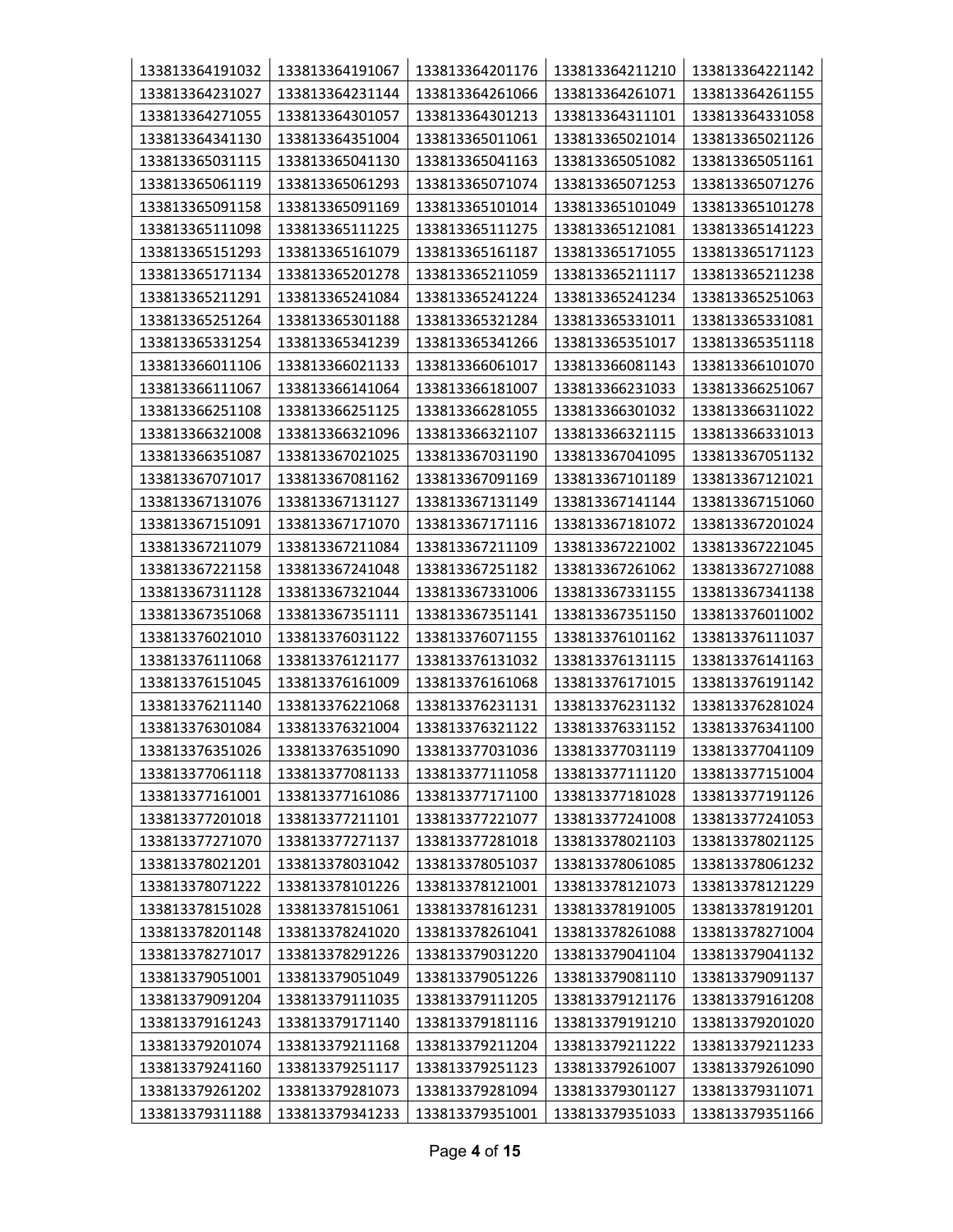| 133813379351200 | 133813380011043 | 133813380011133 | 133813380091109 | 133813380101056 |
|-----------------|-----------------|-----------------|-----------------|-----------------|
| 133813380101086 | 133813380111090 | 133813380121007 | 133813380121067 | 133813380161103 |
| 133813380181120 | 133813380191027 | 133813380201082 | 133813380231032 | 133813380231073 |
| 133813380231085 | 133813380251008 | 133813380261063 | 133813380291001 | 133813380311031 |
| 133813380311064 | 133813380331101 | 133813380341049 | 133813380351004 | 133813380351048 |
| 133813380351084 | 133813381011062 | 133813381011098 | 133813381011107 | 133813381011136 |
| 133813381031165 | 133813381041028 | 133813381051169 | 133813381061021 | 133813381061026 |
| 133813381061028 | 133813381061047 | 133813381071115 | 133813381081155 | 133813381101056 |
| 133813381101060 | 133813381101108 | 133813381101156 | 133813381121049 | 133813381121151 |
| 133813381151140 | 133813381151181 | 133813381171148 | 133813381201210 | 133813381211100 |
| 133813381241035 | 133813381251081 | 133813381261160 | 133813381271037 | 133813381281068 |
| 133813381281195 | 133813381291129 | 133813381301052 | 133813381301103 | 133813381301168 |
| 133813381311052 | 133813381321064 | 133813381321131 | 133813381341053 | 133813381341075 |
| 133813381351078 | 133813381351093 | 133813381351198 | 133813382011150 | 133813382021053 |
| 133813382041107 | 133813382041138 | 133813382061017 | 133813382061110 | 133813382081090 |
| 133813382081209 | 133813382091175 | 133813382111089 | 133813382121159 | 133813382131118 |
| 133813382141184 | 133813382171069 | 133813382171073 | 133813382201149 | 133813382231187 |
| 133813382241002 | 133813382251193 | 133813382261016 | 133813382271008 | 133813382271122 |
| 133813382281174 | 133813382291078 | 133813382321089 | 133813382331020 | 133813382341116 |
| 133813382341154 | 133813383011088 | 133813383021197 | 133813383031214 | 133813383041139 |
| 133813383051047 | 133813383051194 | 133813383061113 | 133813383071025 | 133813383071095 |
| 133813383071115 | 133813383091217 | 133813383101088 | 133813383101196 | 133813383111026 |
| 133813383111097 | 133813383131008 | 133813383131089 | 133813383141134 | 133813383161161 |
| 133813383171193 | 133813383181104 | 133813383181123 | 133813383191107 | 133813383191187 |
| 133813383191211 | 133813383201186 | 133813383211038 | 133813383221118 | 133813383271172 |
| 133813383281076 | 133813383301203 | 133813383321121 | 133813383321178 | 133813383351071 |
| 133813384011043 | 133813384021011 | 133813384021117 | 133813384041031 | 133813384041128 |
| 133813384071064 | 133813384081171 | 133813384091048 | 133813384091105 | 133813384101165 |
| 133813384111069 | 133813384111137 | 133813384131086 | 133813384151150 | 133813384181154 |
| 133813384201148 | 133813384201176 | 133813384261134 | 133813384261172 | 133813384281075 |
| 133813384301136 | 133813384311023 | 133813384311120 | 133813384351063 | 133813384351197 |
| 133813385021146 | 133813385031133 | 133813385051059 | 133813385051101 | 133813385061180 |
| 133813385071109 | 133813385071127 | 133813385091086 | 133813385091119 | 133813385101132 |
| 133813385101148 | 133813385111068 | 133813385121046 | 133813385121056 | 133813385121079 |
| 133813385121114 | 133813385131207 | 133813385141011 | 133813385151031 | 133813385151098 |
| 133813385151229 | 133813385161182 | 133813385171161 | 133813385171200 | 133813385181111 |
| 133813385181207 | 133813385191031 | 133813385191137 | 133813385211126 | 133813385211214 |
| 133813385211235 | 133813385221102 | 133813385221134 | 133813385231237 | 133813385241119 |
| 133813385251224 | 133813385261156 | 133813385261225 | 133813385271195 | 133813385271230 |
| 133813385281047 | 133813385281136 | 133813385291093 | 133813385301073 | 133813385311219 |
| 133813385331079 | 133813385331086 | 133813385341196 | 133813385351059 | 133813385351072 |
| 133813399021161 | 133813399041073 | 133813399051058 | 133813399211123 | 133813399241249 |
| 133813399271062 | 133813399271259 | 133813399281179 | 133813399291092 | 133813399291251 |
| 133813400011234 | 133813400021068 | 133813400051255 | 133813400051301 | 133813400091124 |
| 133813400131234 | 133813400141018 | 133813400151123 | 133813400151139 | 133813400151330 |
| 133813400201013 | 133813400201313 | 133813400211243 | 133813400211303 | 133813400211332 |
| 133813400241047 | 133813400261191 | 133813400281019 | 133813400311232 | 133813400331167 |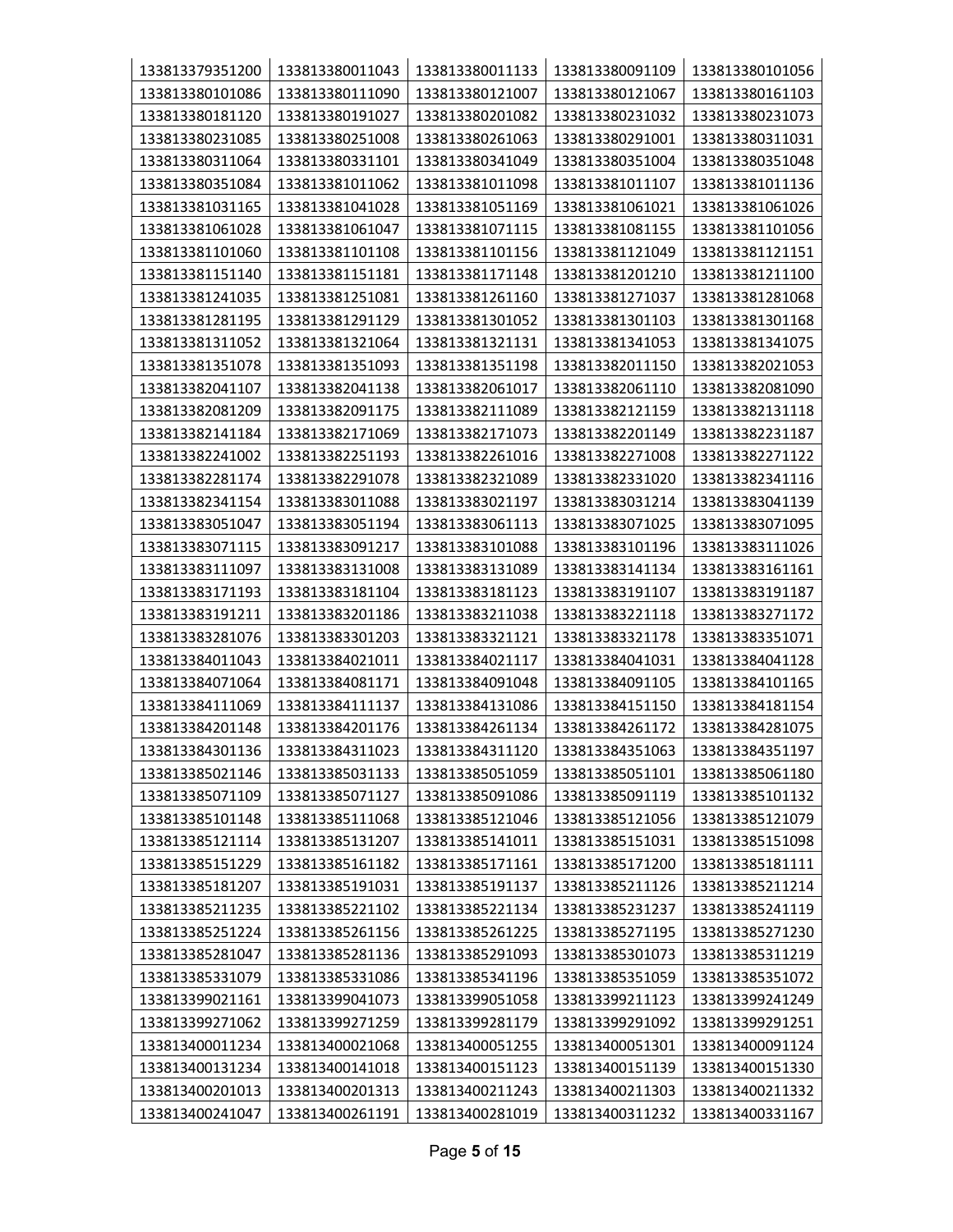| 133813400341047 | 133813400351313 | 133813400351328 | 133813402081097 | 133813402121004 |
|-----------------|-----------------|-----------------|-----------------|-----------------|
| 133813402131019 | 133813402231035 | 133813403051037 | 133813403141039 | 133813403181077 |
| 133813403201053 | 133813448071193 | 133813448091137 | 133813448121195 | 133813448131112 |
| 133813448141195 | 133813448171156 | 133813448221150 | 133813448301183 | 133813448341007 |
| 133813448341085 | 133814190111285 | 133814190171206 | 133815218071141 | 133815218081200 |
| 133815218091039 | 133815218141102 | 133815218171197 | 133815218191110 | 133815218331027 |
| 133815219121012 | 133815219231025 | 133815219301072 | 133815219351138 | 133815222041125 |
| 133815222071169 | 133815223031212 | 133815223091035 | 133815223111072 | 133815223131057 |
| 133815223191227 | 133815223311107 | 133815224051292 | 133815224111158 | 133815224141066 |
| 133815224141136 | 133815224181088 | 133815224181198 | 133815224261356 | 133815224271304 |
| 133815224291384 | 133815224351019 | 133815225031239 | 133815225071273 | 133815225131052 |
| 133815225131054 | 133815225131199 | 133815225191159 | 133815225221264 | 133815225231225 |
| 133815225341045 | 133815226041104 | 133815226101164 | 133815226171001 | 133815226171292 |
| 133815226251184 | 133815226291164 | 133815227011063 | 133815227011162 | 133815227041207 |
| 133815227101217 | 133815227111017 | 133815227161124 | 133815227321125 | 133815227351172 |
| 133815228081056 | 133815228181036 | 133815228211010 | 133815228241129 | 133815228281223 |
| 133815228301037 | 133815228321065 | 133815228321187 | 133815422201185 | 133815422261178 |
| 133815422321038 | 133815430011135 | 133815430031176 | 133815430041263 | 133815430071143 |
| 133815430101302 | 133815430121021 | 133815430121029 | 133815430131361 | 133815430181135 |
| 133815430191247 | 133815430191358 | 133815430241245 | 133815430291074 | 133815431101007 |
| 133815431111064 | 133815431131135 | 133815431171149 | 133815431261002 | 133815431281147 |
| 133815431321101 | 133815431341114 | 133815431351033 | 133816284051139 | 133816285261244 |
| 133816460221084 | 133817147221036 | 133817147341018 | 133817148121117 | 133817148131117 |
| 133817149151138 | 133817149221047 | 133817157141081 | 133817157151070 | 133817158051109 |
| 133817158061094 | 133817158071047 | 133817158081139 | 133817158111036 | 133817158111065 |
| 133817158111126 | 133817158171005 | 133817158231040 | 133817158301125 | 133817158311100 |
| 133817159071009 | 133817159101147 | 133817159101174 | 133817159131070 | 133817159141019 |
| 133817159151149 | 133817159181098 | 133817159191186 | 133817159191239 | 133817159251189 |
| 133817159271168 | 133817159291057 | 133817159351023 | 133817160031052 | 133817160211145 |
| 133817160231158 | 133817160301049 | 133817161191134 | 133817161261059 | 133817161321117 |
| 133817161341067 | 133817161351149 | 133817162071162 | 133817162081217 | 133817162091189 |
| 133817162111104 | 133817162121256 | 133817162161266 | 133817162191155 | 133817162201018 |
| 133817162201058 | 133817162221161 | 133817162241175 | 133817162251089 | 133817163061160 |
| 133817163071181 | 133817163081043 | 133817163131034 | 133817163151051 | 133817163151223 |
| 133817163191197 | 133817163241159 | 133817163251013 | 133817164011344 | 133817164021031 |
| 133817164021091 | 133817164031269 | 133817164031329 | 133817164051230 | 133817164081143 |
| 133817164121448 | 133817164131091 | 133817164141446 | 133817164211251 | 133817164231261 |
| 133817164251063 | 133817164251080 | 133817164251306 | 133817164281198 | 133817164291046 |
| 133817164291170 | 133817164311142 | 133817164351190 | 133817165011048 | 133817165011102 |
| 133817165071234 | 133817165101205 | 133817165111177 | 133817165151094 | 133817165171294 |
| 133817165231176 | 133817165261131 | 133817165271112 | 133817165331008 | 133817166021185 |
| 133817166261202 | 133817166271107 | 133817166291052 | 133817166311048 | 133817166341061 |
| 133817167011074 | 133817167011239 | 133817167011259 | 133817167041174 | 133817167051158 |
| 133817167191015 | 133817167201292 | 133817167261375 | 133817167301206 | 133817167311065 |
| 133817167321387 | 133817168011203 | 133817168041042 | 133817168051168 | 133817168101129 |
| 133817168201020 | 133817169011014 | 133817169031158 | 133817169141135 | 133817169251036 |
| 133817169271026 | 133817169281009 | 133817170041015 | 133817170121059 | 133817170181125 |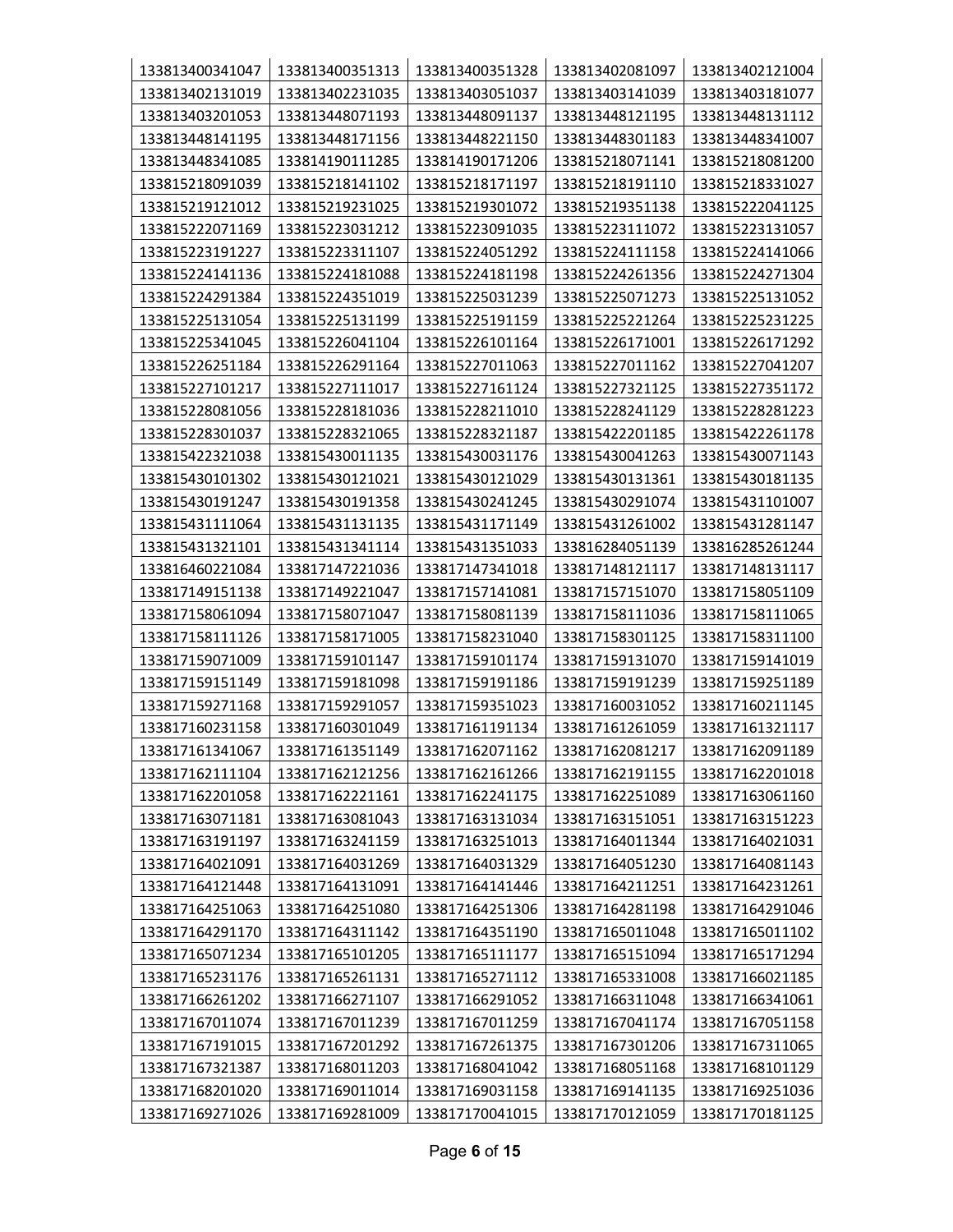| 133817170191009 | 133817170251006 | 133817176161151 | 133817288051132 | 133817288281195 |
|-----------------|-----------------|-----------------|-----------------|-----------------|
| 133817289211414 | 133817289221432 | 133817289251161 | 133817289351139 | 133817289351401 |
| 133817290041240 | 133818324141075 | 133818338131167 | 133819358011017 | 133819358031095 |
| 133819358071068 | 133819358081070 | 133819358091006 | 133819358091035 | 133819358111053 |
| 133819358181004 | 133819358191036 | 133819358211033 | 133819358311042 | 133819359011131 |
| 133819359011200 | 133819359021008 | 133819359021046 | 133819359021056 | 133819359021143 |
| 133819359021166 | 133819359111070 | 133819359111078 | 133819359111183 | 133819359121040 |
| 133819359121197 | 133819359141130 | 133819359161061 | 133819359171130 | 133819359181047 |
| 133819359221067 | 133819359231106 | 133819359231107 | 133819359251043 | 133819359261136 |
| 133819359271015 | 133819359321192 | 133819359331132 | 133819359341192 | 133819360031099 |
| 133819360031135 | 133819360141027 | 133819360141132 | 133819360151077 | 133819360161120 |
| 133819360191175 | 133819360201077 | 133819360241109 | 133819360261118 | 133819360341075 |
| 133819361021160 | 133819361041129 | 133819361071077 | 133819361091055 | 133819361101062 |
| 133819361111080 | 133819361121158 | 133819361131130 | 133819361171168 | 133819361191084 |
| 133819361231159 | 133819361261186 | 133819361271042 | 133819361271130 | 133819361301032 |
| 133819361311132 | 133819361321074 | 133819361321077 | 133819361331089 | 133819361351002 |
| 133819362031177 | 133819362071009 | 133819362161002 | 133819362271145 | 133819362281166 |
| 133819362301037 | 133819362311088 | 133819362311168 | 133819362341034 | 133819368021265 |
| 133819368031127 | 133819368041109 | 133819368051090 | 133819368051210 | 133819368051273 |
| 133819368061279 | 133819368061289 | 133819368071036 | 133819368071128 | 133819368081044 |
| 133819368091230 | 133819368091233 | 133819368101111 | 133819368101282 | 133819368111065 |
| 133819368111143 | 133819368111164 | 133819368111276 | 133819368121070 | 133819368121119 |
| 133819368121235 | 133819368121244 | 133819368141010 | 133819368141200 | 133819368141218 |
| 133819368141293 | 133819368151226 | 133819368151263 | 133819368161094 | 133819368161247 |
| 133819368171081 | 133819368171135 | 133819368181064 | 133819368181138 | 133819368181237 |
| 133819368181298 | 133819368191264 | 133819368201035 | 133819368221119 | 133819368221169 |
| 133819368231228 | 133819368241233 | 133819368251074 | 133819368251163 | 133819368251244 |
| 133819368261048 | 133819368271110 | 133819368291066 | 133819368301129 | 133819368301267 |
| 133819368311242 | 133819368311248 | 133819368331204 | 133819368331257 | 133819368331297 |
| 133819368341113 | 133819368341191 | 133819369011077 | 133819369021051 | 133819369021179 |
| 133819369031034 | 133819369051099 | 133819369061066 | 133819369061213 | 133819369071027 |
| 133819369071206 | 133819369071207 | 133819369091045 | 133819369091055 | 133819369091090 |
| 133819369091174 | 133819369111027 | 133819369111065 | 133819369111110 | 133819369111123 |
| 133819369121024 | 133819369121033 | 133819369121087 | 133819369121097 | 133819369121114 |
| 133819369121179 | 133819369121189 | 133819369131095 | 133819369131175 | 133819369141101 |
| 133819369141139 | 133819369141172 | 133819369151012 | 133819369151101 | 133819369161151 |
| 133819369181077 | 133819369181150 | 133819369191090 | 133819369191124 | 133819369191141 |
| 133819369191144 | 133819369201033 | 133819369201188 | 133819369211017 | 133819369211022 |
| 133819369211170 | 133819369241130 | 133819369241176 | 133819369251043 | 133819369271053 |
| 133819369271073 | 133819369271203 | 133819369281023 | 133819369301201 | 133819369311050 |
| 133819369311073 | 133819369321040 | 133819369321096 | 133819369331001 | 133819369331209 |
| 133819369341184 | 133819369341186 | 133819369351170 | 133819370021181 | 133819370031072 |
| 133819370031108 | 133819370031208 | 133819370041169 | 133819370051166 | 133819370181259 |
| 133819370191084 | 133819370191136 | 133819370191186 | 133819370201248 | 133819370201254 |
| 133819370221065 | 133819370221088 | 133819370221226 | 133819370221233 | 133819370221242 |
| 133819370231159 | 133819370231251 | 133819370241043 | 133819370241045 | 133819370241105 |
| 133819370241108 | 133819370241113 | 133819370241183 | 133819370251181 | 133819370251214 |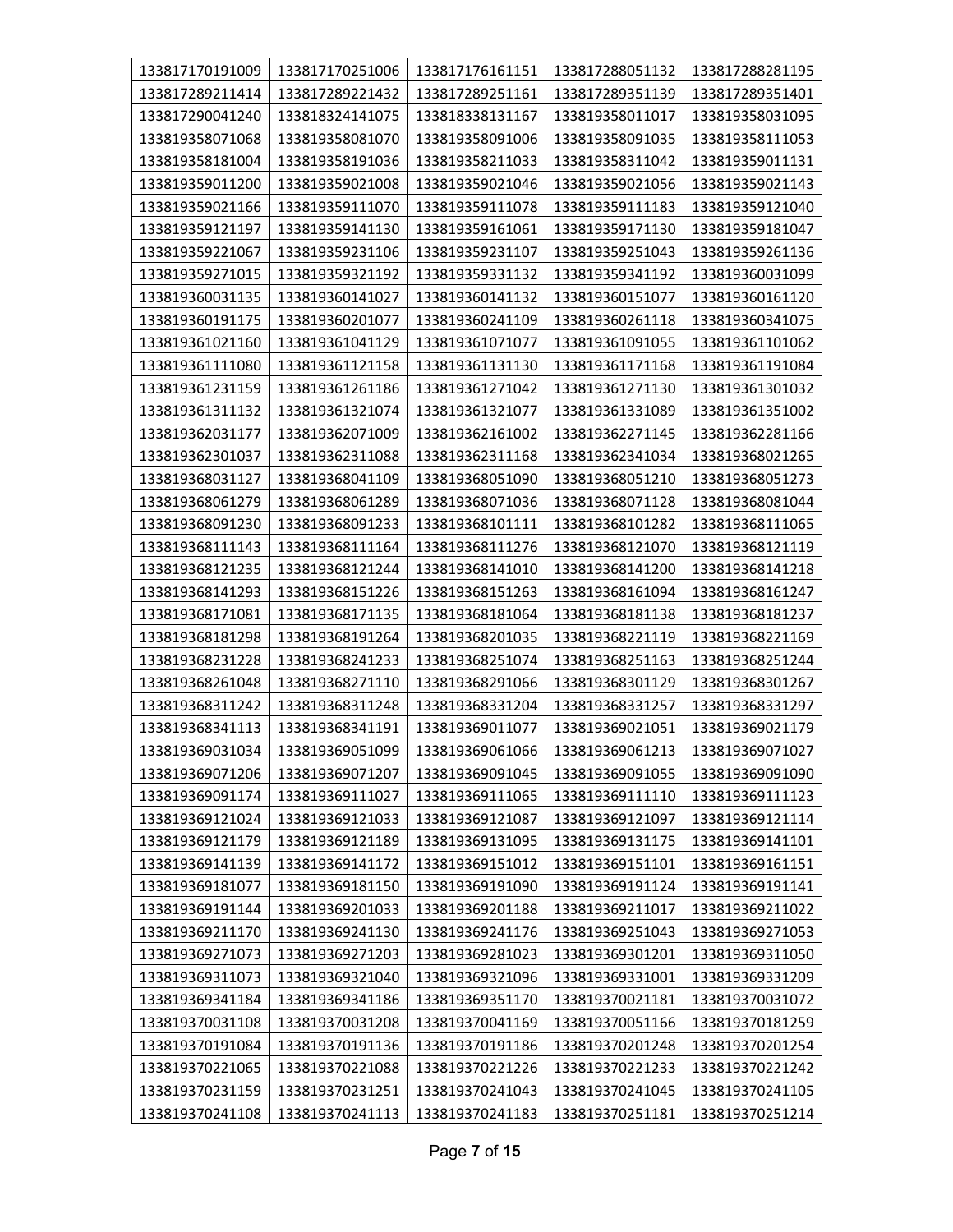| 133819370251217 | 133819370261013 | 133819370261196 | 133819370271111 | 133819370271201 |
|-----------------|-----------------|-----------------|-----------------|-----------------|
| 133819370271217 | 133819370271235 | 133819370281043 | 133819370281117 | 133819370281176 |
| 133819370291228 | 133819370301025 | 133819370301032 | 133819370301045 | 133819370321006 |
| 133819370321057 | 133819370321112 | 133819370321238 | 133819370331065 | 133819370331158 |
| 133819370331198 | 133819370331233 | 133819370331237 | 133819370341037 | 133819370351133 |
| 133819370351141 | 133819370351169 | 133819371021034 | 133819371031092 | 133819371041087 |
| 133819371041088 | 133819371051172 | 133819371061147 | 133819371081128 | 133819371091017 |
| 133819371101173 | 133819371101184 | 133819371111093 | 133819371121093 | 133819371121106 |
| 133819371131080 | 133819371131111 | 133819371131199 | 133819371151210 | 133819371151218 |
| 133819371171210 | 133819371181046 | 133819371211109 | 133819371211200 | 133819371221111 |
| 133819371221214 | 133819371241202 | 133819371251119 | 133819371251121 | 133819371261068 |
| 133819371271180 | 133819371271187 | 133819371271202 | 133819371281005 | 133819371281134 |
| 133819371281139 | 133819371281145 | 133819371281190 | 133819371291032 | 133819371291102 |
| 133819371301009 | 133819371301077 | 133819371301150 | 133819371301205 | 133819371311020 |
| 133819371311044 | 133819371321023 | 133819371321109 | 133819371331020 | 133819371351170 |
| 133819372041089 | 133819372041156 | 133819372061014 | 133819372061024 | 133819372071017 |
| 133819372071038 | 133819372071055 | 133819372071177 | 133819372071191 | 133819372081064 |
| 133819372081118 | 133819372091024 | 133819372091064 | 133819372091097 | 133819372091110 |
| 133819372111153 | 133819372121135 | 133819372121141 | 133819372121153 | 133819372151050 |
| 133819372151125 | 133819372151172 | 133819372161154 | 133819372171120 | 133819372181034 |
| 133819372181093 | 133819372191172 | 133819372191197 | 133819372221071 | 133819372221123 |
| 133819372231156 | 133819372231183 | 133819372241051 | 133819372241110 | 133819372261099 |
| 133819372271010 | 133819372271146 | 133819372281016 | 133819372281074 | 133819372281199 |
| 133819372291005 | 133819372301064 | 133819372301185 | 133819372321169 | 133819372331004 |
| 133819372331011 | 133819372331117 | 133819372331191 | 133819372341073 | 133819372341097 |
| 133819373011133 | 133819373021078 | 133819373031067 | 133819373031159 | 133819373041085 |
| 133819373041148 | 133819373061039 | 133819373061112 | 133819373071087 | 133819373071103 |
| 133819373071105 | 133819373081118 | 133819373101111 | 133819373101160 | 133819373111039 |
| 133819373111060 | 133819373111070 | 133819373121131 | 133819373121135 | 133819373151046 |
| 133819373151073 | 133819373151130 | 133819373151170 | 133819373161062 | 133819373171124 |
| 133819373181042 | 133819373181142 | 133819373201050 | 133819373201109 | 133819373201145 |
| 133819373221024 | 133819373221029 | 133819373221181 | 133819373231059 | 133819373231137 |
| 133819373231140 | 133819373251125 | 133819373271036 | 133819373291080 | 133819373291119 |
| 133819373291183 | 133819373301005 | 133819373301067 | 133819373331019 | 133819373341038 |
| 133819373341156 | 133819373351127 | 133819374011118 | 133819374011168 | 133819374011198 |
| 133819374021021 | 133819374031046 | 133819374051023 | 133819374051157 | 133819374061046 |
| 133819374061182 | 133819374081159 | 133819374081162 | 133819374091117 | 133819374101057 |
| 133819374111006 | 133819374111177 | 133819374121001 | 133819374121129 | 133819374121199 |
| 133819374131067 | 133819374131101 | 133819374141006 | 133819374141023 | 133819374151003 |
| 133819374151065 | 133819374161120 | 133819374171025 | 133819374171088 | 133819374191099 |
| 133819374191193 | 133819374201157 | 133819374221035 | 133819374231169 | 133819374241017 |
| 133819374241030 | 133819374251132 | 133819375011054 | 133819375031035 | 133819375031085 |
| 133819375031086 | 133819375031146 | 133819375041116 | 133819375041142 | 133819375051089 |
| 133819375061037 | 133819375071024 | 133819375091131 | 133819375111054 | 133819375121092 |
| 133819375131001 | 133819375131125 | 133819375141091 | 133819375141140 | 133819375151052 |
| 133819375171040 | 133819375181117 | 133819375221047 | 133819375221133 | 133819375241105 |
| 133819375251128 | 133819386021028 | 133819386021143 | 133819386041095 | 133819386051147 |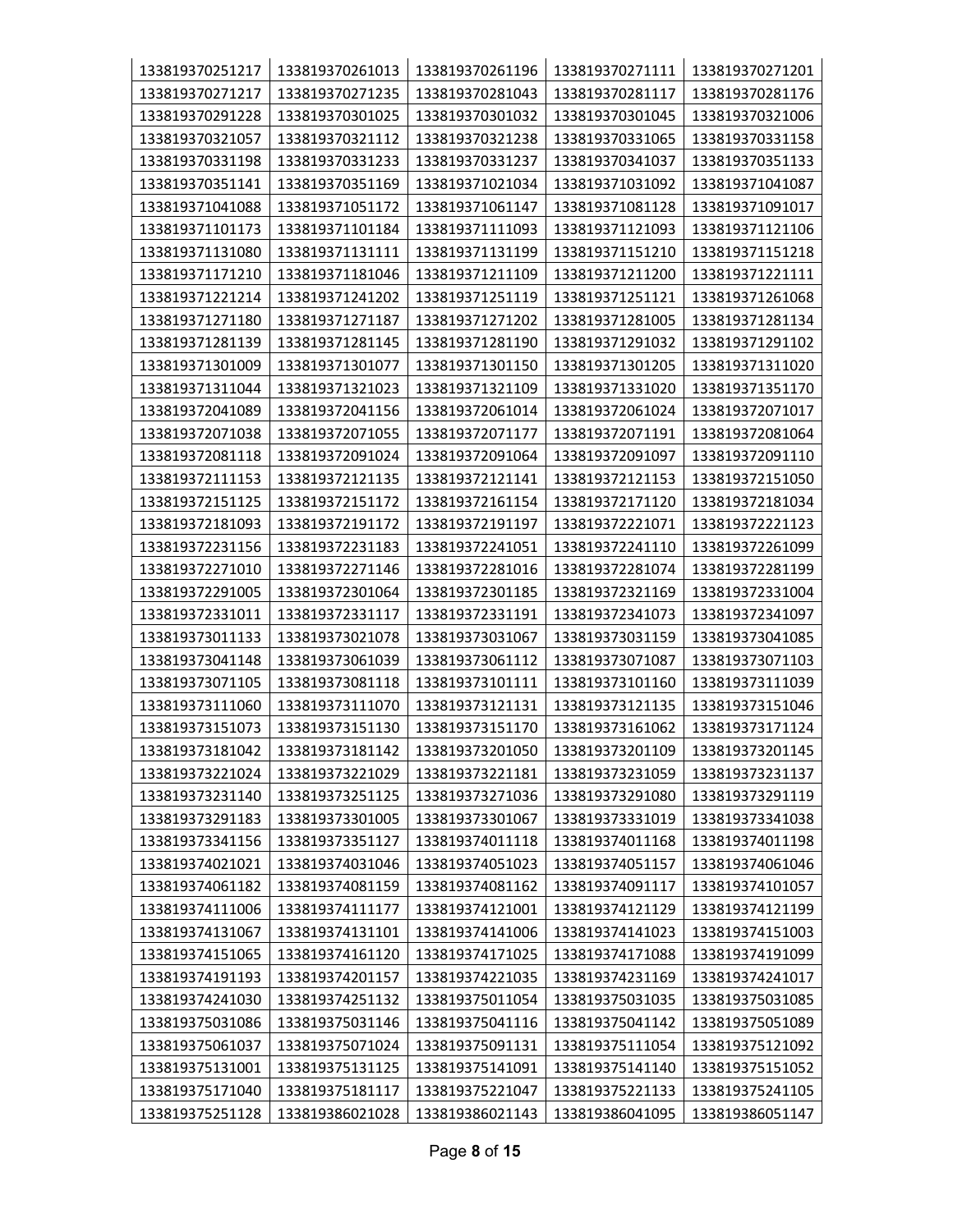| 133819386051194 | 133819386061064 | 133819386061081 | 133819386071073 | 133819386071130 |
|-----------------|-----------------|-----------------|-----------------|-----------------|
| 133819386091099 | 133819386091179 | 133819386091194 | 133819386091214 | 133819386101051 |
| 133819386131092 | 133819386141143 | 133819386151157 | 133819386161045 | 133819386161123 |
| 133819386161204 | 133819386171036 | 133819386171168 | 133819386181030 | 133819386181217 |
| 133819386191041 | 133819386201200 | 133819386221004 | 133819386221019 | 133819386221107 |
| 133819386241158 | 133819386251077 | 133819386251135 | 133819386251148 | 133819386261070 |
| 133819386261128 | 133819386271076 | 133819386281179 | 133819386291162 | 133819386301060 |
| 133819386301184 | 133819386321033 | 133819386331048 | 133819386331081 | 133819386331149 |
| 133819386341201 | 133819386351010 | 133819386351038 | 133819386351116 | 133819386351189 |
| 133819387011064 | 133819387011079 | 133819387011107 | 133819387031118 | 133819387031183 |
| 133819387031190 | 133819387041070 | 133819387041104 | 133819387051010 | 133819387051055 |
| 133819387051135 | 133819387051143 | 133819387061152 | 133819387071034 | 133819387071117 |
| 133819387091019 | 133819387101041 | 133819387101050 | 133819387101197 | 133819387111143 |
| 133819387121061 | 133819387131086 | 133819387131149 | 133819387141038 | 133819387141169 |
| 133819387151028 | 133819387171026 | 133819387181092 | 133819387181152 | 133819387201150 |
| 133819387201198 | 133819387221058 | 133819387231154 | 133819387251062 | 133819387251103 |
| 133819387251119 | 133819387261120 | 133819387271182 | 133819387291197 | 133819387311018 |
| 133819387321185 | 133819387331036 | 133819387351012 | 133819387351035 | 133819388011138 |
| 133819388011149 | 133819388021017 | 133819388031004 | 133819388031115 | 133819388031226 |
| 133819388041036 | 133819388041082 | 133819388041096 | 133819388041156 | 133819388051120 |
| 133819388051122 | 133819388051202 | 133819388051205 | 133819388061001 | 133819388071205 |
| 133819388081050 | 133819388101143 | 133819388101158 | 133819388111108 | 133819388141113 |
| 133819388141132 | 133819388161169 | 133819388181033 | 133819388181177 | 133819388191027 |
| 133819388191081 | 133819388201084 | 133819388201137 | 133819388221008 | 133819388221160 |
| 133819388241219 | 133819388261026 | 133819388261085 | 133819388271183 | 133819388281071 |
| 133819388281150 | 133819388281164 | 133819388291086 | 133819388311146 | 133819388341057 |
| 133819388351156 | 133819388351219 | 133819388351230 | 133819389011235 | 133819389021003 |
| 133819389021123 | 133819389021181 | 133819389041267 | 133819389051007 | 133819389051178 |
| 133819389051194 | 133819389071142 | 133819389071210 | 133819389091261 | 133819389101192 |
| 133819389101219 | 133819389121191 | 133819389141272 | 133819389151059 | 133819389161112 |
| 133819389171183 | 133819389181050 | 133819389191010 | 133819389191124 | 133819389191178 |
| 133819389201002 | 133819389201068 | 133819389201070 | 133819389201126 | 133819389201129 |
| 133819389211179 | 133819389211246 | 133819389221113 | 133819389221115 | 133819389221168 |
| 133819389221194 | 133819389231221 | 133819389231276 | 133819389241104 | 133819389251176 |
| 133819389261189 | 133819389271098 | 133819389271241 | 133819389301026 | 133819389301216 |
| 133819389311112 | 133819389321231 | 133819389331129 | 133819389331252 | 133819389331268 |
| 133819389341224 | 133819389351233 | 133819390011214 | 133819390021004 | 133819390021114 |
| 133819390031170 | 133819390041114 | 133819390071003 | 133819390071144 | 133819390081162 |
| 133819390091231 | 133819390101156 | 133819390101185 | 133819390101203 | 133819390121134 |
| 133819390131033 | 133819390131209 | 133819390141183 | 133819390141206 | 133819390141214 |
| 133819390171051 | 133819390221176 | 133819390221187 | 133819390231009 | 133819390231054 |
| 133819390241018 | 133819390241031 | 133819390251060 | 133819390261007 | 133819390281105 |
| 133819390281198 | 133819390311091 | 133819390341070 | 133819390351016 | 133819391011066 |
| 133819391021096 | 133819391031178 | 133819391041032 | 133819391041096 | 133819391041145 |
| 133819391041173 | 133819391051028 | 133819391051091 | 133819391061057 | 133819391061168 |
| 133819391071087 | 133819391071194 | 133819391081104 | 133819391091102 | 133819391101171 |
| 133819391121061 | 133819391141060 | 133819391151148 | 133819391181136 | 133819391211140 |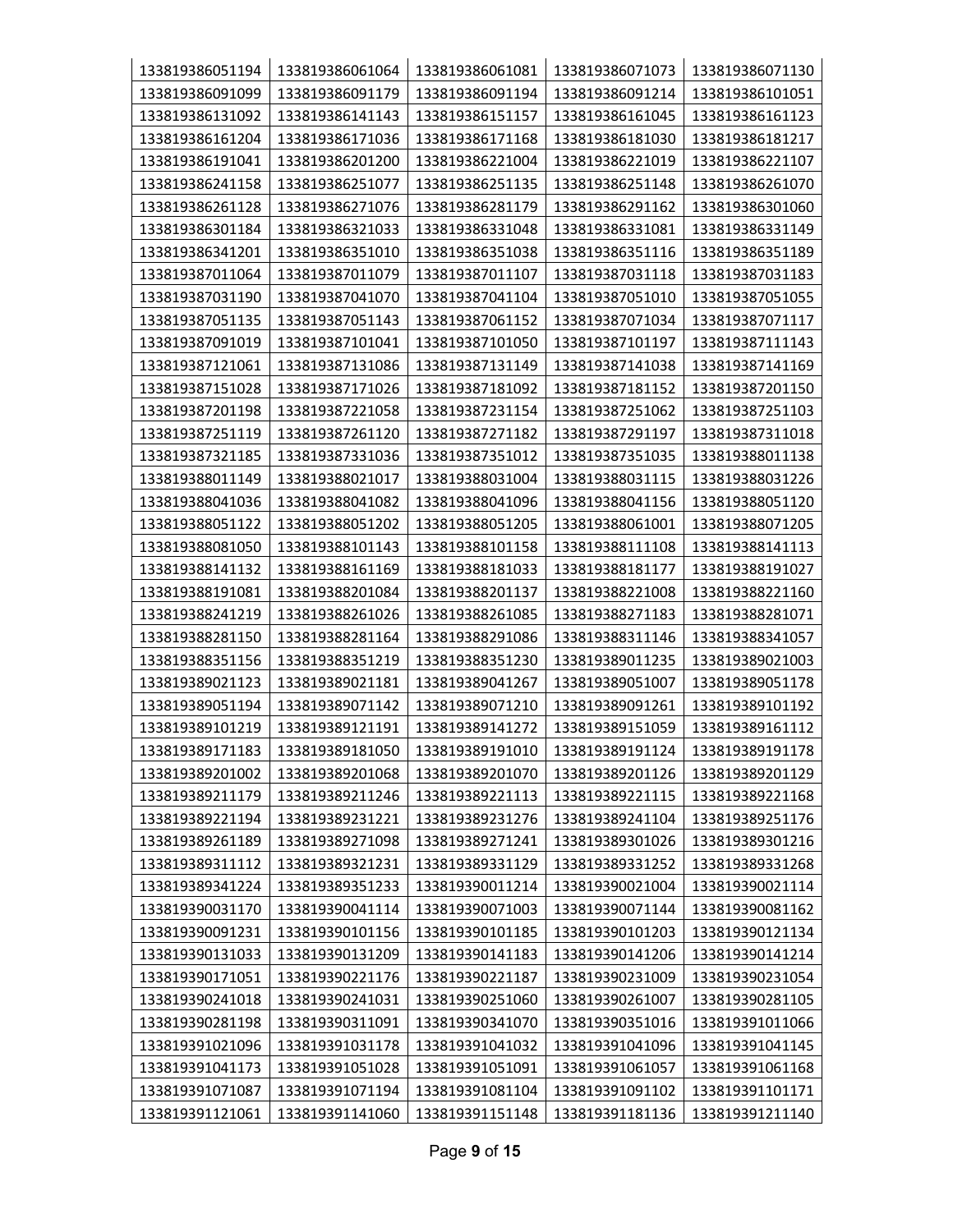| 133819391211143 | 133819391221129 | 133819391241179 | 133819391241182 | 133819391261150 |
|-----------------|-----------------|-----------------|-----------------|-----------------|
| 133819391281148 | 133819391301077 | 133819391311012 | 133819391311144 | 133819391321098 |
| 133819391321182 | 133819391331017 | 133819391341052 | 133819391341128 | 133819391351114 |
| 133819391351139 | 133819391351216 | 133819392031021 | 133819392041182 | 133819392051006 |
| 133819392061118 | 133819392081001 | 133819392081067 | 133819392081095 | 133819392081100 |
| 133819392081133 | 133819392091016 | 133819392101106 | 133819392101156 | 133819392111089 |
| 133819392111189 | 133819392131104 | 133819392141025 | 133819392141070 | 133819392141125 |
| 133819392141176 | 133819392181022 | 133819392181119 | 133819392181125 | 133819392181185 |
| 133819392201050 | 133819392211084 | 133819392221076 | 133819392241137 | 133819392251131 |
| 133819392261087 | 133819392261104 | 133819392261169 | 133819392271057 | 133819392271065 |
| 133819392281005 | 133819392281122 | 133819392291033 | 133819392291093 | 133819392301065 |
| 133819392331084 | 133819393011228 | 133819393021062 | 133819393031011 | 133819393041017 |
| 133819393041059 | 133819393041173 | 133819393061105 | 133819393091193 | 133819393091219 |
| 133819393101179 | 133819393111197 | 133819393121139 | 133819393121198 | 133819393131022 |
| 133819393131207 | 133819393141045 | 133819393161208 | 133819393171115 | 133819393191078 |
| 133819393211131 | 133819393221140 | 133819393231016 | 133819393231116 | 133819393231204 |
| 133819393241067 | 133819393241173 | 133819393251044 | 133819393251068 | 133819393251094 |
| 133819393271038 | 133819393281151 | 133819393291129 | 133819393311064 | 133819393321117 |
| 133819393341145 | 133819393341221 | 133819393351101 | 133819394021063 | 133819394041101 |
| 133819394051051 | 133819394061028 | 133819394071029 | 133819394081085 | 133819394081091 |
| 133819394131106 | 133819394151057 | 133819394151076 | 133819394161015 | 133819394171012 |
| 133819394191058 | 133819394221006 | 133819394241061 | 133819394261110 | 133819394271106 |
| 133819394281023 | 133819394281024 | 133819394281104 | 133819394321099 | 133819394341004 |
| 133819394351045 | 133819395031037 | 133819395031078 | 133819395041096 | 133819395051031 |
| 133819395061025 | 133819395071001 | 133819395091006 | 133819395121104 | 133819395131055 |
| 133819395141023 | 133819395151091 | 133819395151104 | 133819395161069 | 133819395161078 |
| 133819395161106 | 133819395171003 | 133819395171113 | 133819395181108 | 133819395191027 |
| 133819395201031 | 133819395241100 | 133819395251049 | 133819395261107 | 133819395271002 |
| 133819395271027 | 133819395271065 | 133819395291028 | 133819395311102 | 133819395351022 |
| 133819396021044 | 133819396071129 | 133819396081040 | 133819396081068 | 133819396081069 |
| 133819396091041 | 133819396101057 | 133819396111026 | 133819396121015 | 133819396121080 |
| 133819396121111 | 133819396131008 | 133819396151057 | 133819396181112 | 133819396201022 |
| 133819396221103 | 133819396221108 | 133819396221114 | 133819396231124 | 133819396251119 |
| 133819396271037 | 133819396271138 | 133819396301039 | 133819396301119 | 133819396311034 |
| 133819396311059 | 133819396311091 | 133819396321101 | 133819396341120 | 133819396351051 |
| 133819397011052 | 133819397021106 | 133819397021144 | 133819397031107 | 133819397041008 |
| 133819397051066 | 133819397051108 | 133819397071139 | 133819397091068 | 133819397101015 |
| 133819397101057 | 133819397101083 | 133819397111127 | 133819397121077 | 133819397131134 |
| 133819397161058 | 133819397171093 | 133819397171130 | 133819397191092 | 133819397201040 |
| 133819397221090 | 133819397221110 | 133819397231061 | 133819397281082 | 133819397281152 |
| 133819397291052 | 133819397321026 | 133819397321054 | 133819397341086 | 133819398011007 |
| 133819398011070 | 133819398011212 | 133819398021191 | 133819398031078 | 133819398031089 |
| 133819398031141 | 133819398041027 | 133819398061024 | 133819398061073 | 133819398071094 |
| 133819398071132 | 133819398081114 | 133819398091050 | 133819398091074 | 133819398101027 |
| 133819398101123 | 133819398131057 | 133819398131115 | 133819398131124 | 133819398161185 |
| 133819398181182 | 133819398201041 | 133819398211226 | 133819398271009 | 133819398271016 |
| 133819398281089 | 133819398281174 | 133819398291050 | 133819398301144 | 133819398301191 |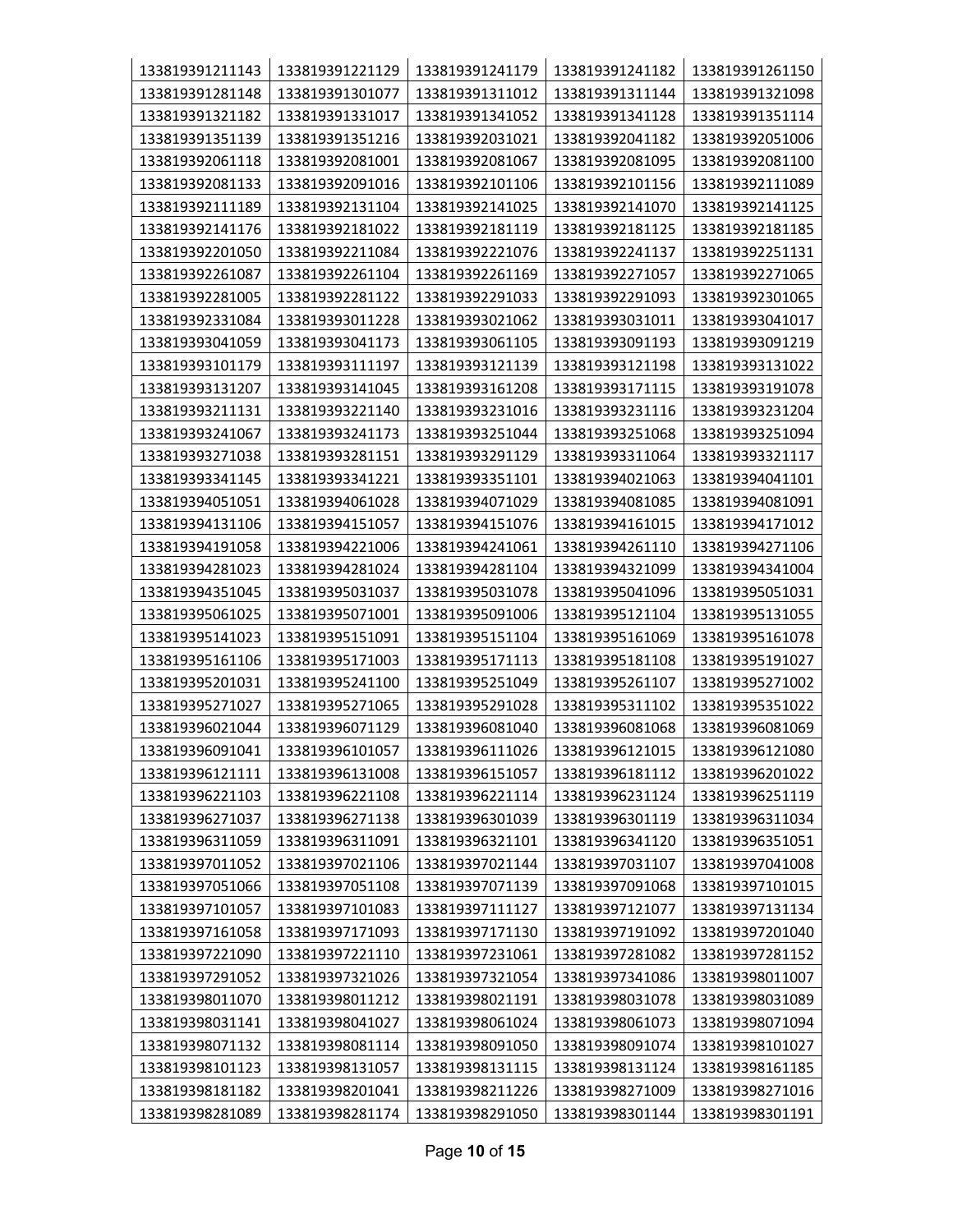| 133819398311013 | 133819398311213 | 133819398331096 | 133819398331218 | 133819398341172 |
|-----------------|-----------------|-----------------|-----------------|-----------------|
| 133819398341178 | 133819401011215 | 133819401021216 | 133819401021222 | 133819401041119 |
| 133819401041132 | 133819401091156 | 133819401141134 | 133819401151133 | 133819401161215 |
| 133819401171002 | 133819447071053 | 133819447081034 | 133819447081069 | 133819447091072 |
| 133819447101118 | 133819447101121 | 133819447101151 | 133819447111022 | 133819447111024 |
| 133819447111134 | 133819447121016 | 133819447121079 | 133819447131029 | 133819447131048 |
| 133819447131088 | 133819447191014 | 133819447191027 | 133819447191178 | 133819447191187 |
| 133819447201023 | 133819447201065 | 133819447211080 | 133819447231146 | 133819447241091 |
| 133819447241115 | 133819447261198 | 133819447271141 | 133819447291026 | 133819447301099 |
| 133819447331125 | 133819447341013 | 133819447351049 | 133820126081224 | 133820420101043 |
| 133821177231189 | 133822279101067 | 133822280081196 | 133822404311108 | 133822449071074 |
| 133823406111094 | 133824173341016 | 133824248011160 | 133824249141020 | 133824249241039 |
| 133824249291055 | 133824253271063 | 133824261171097 | 133824261331048 | 133824265031087 |
| 133824274011035 | 133824274011151 | 133824276061207 | 133826131011258 | 133826131031007 |
| 133826131041212 | 133826131061248 | 133826131081170 | 133826131101049 | 133826131141196 |
| 133826131181046 | 133826131181119 | 133826131201148 | 133826131201206 | 133826131231010 |
| 133826131231019 | 133826131231107 | 133826132081237 | 133826132091155 | 133826132091194 |
| 133826132241059 | 133826132251276 | 133826132301161 | 133826132321258 | 133826133011081 |
| 133826133061011 | 133826133061121 | 133826133151133 | 133826133201019 | 133826133201154 |
| 133826133221157 | 133826133261043 | 133826133261077 | 133826133271028 | 133826133351015 |
| 133826134191168 | 133826134301184 | 133826134341189 | 133826134341248 | 133826135101034 |
| 133826135121204 | 133826135231291 | 133826135281122 | 133826135341176 | 133826135351203 |
| 133826135351278 | 133826136061121 | 133826136081009 | 133826136141056 | 133826136141102 |
| 133826136151172 | 133826136191052 | 133826136221184 | 133826136261087 | 133826136261187 |
| 133826136271234 | 133826137061174 | 133826137111126 | 133826137131132 | 133826137221050 |
| 133826137251103 | 133826137321012 | 133826137341121 | 133826137341136 | 133826137351058 |
| 133826138071005 | 133826138161144 | 133826138211190 | 133826138221245 | 133826138241159 |
| 133826138321139 | 133826139011012 | 133826139041075 | 133826139091144 | 133826139101127 |
| 133826139101177 | 133826139181005 | 133826139201145 | 133826139211126 | 133826139211208 |
| 133826139231021 | 133826139231027 | 133826139301055 | 133826139331077 | 133826140061150 |
| 133826140111078 | 133826141031135 | 133826141051051 | 133826141121028 | 133826141121074 |
| 133826141131143 | 133826141241082 | 133826141331109 | 133826142061242 | 133826142121043 |
| 133826142141035 | 133826142141234 | 133826142211153 | 133826142261237 | 133826142301195 |
| 133826142301267 | 133826142321268 | 133826143091130 | 133826143091197 | 133826144111019 |
| 133826144121247 | 133826144171271 | 133826144201229 | 133826144211014 | 133826144221031 |
| 133826145051038 | 133826145101301 | 133826145101385 | 133826145241379 | 133826145251221 |
| 133826145251328 | 133826145261324 | 133826145341011 | 133826145341398 | 133826146031191 |
| 133826146201012 | 133826146201061 | 133826146351003 | 133827181101210 | 133827181111065 |
| 133827181131231 | 133827181161068 | 133827181191223 | 133827181221218 | 133827181351006 |
| 133827182291088 | 133827183091010 | 133827183201014 | 133827183221155 | 133827183231023 |
| 133827183241186 | 133827183311080 | 133827184021231 | 133827184041172 | 133827184081279 |
| 133827184141178 | 133827184151032 | 133827184211177 | 133827185091269 | 133827185311212 |
| 133827186101070 | 133827186271147 | 133827187231115 | 133827187271232 | 133827188101340 |
| 133827188311411 | 133827189021108 | 133827189081032 | 133827189191071 | 133827429021247 |
| 133827429041045 | 133827429111222 | 133827429151022 | 133827429161212 | 133827429241124 |
| 133827429341029 | 133828120011029 | 133828122261012 | 133828123321122 | 133828343161107 |
| 133828351141001 | 133829209221074 | 133829214131091 | 133830156141164 |                 |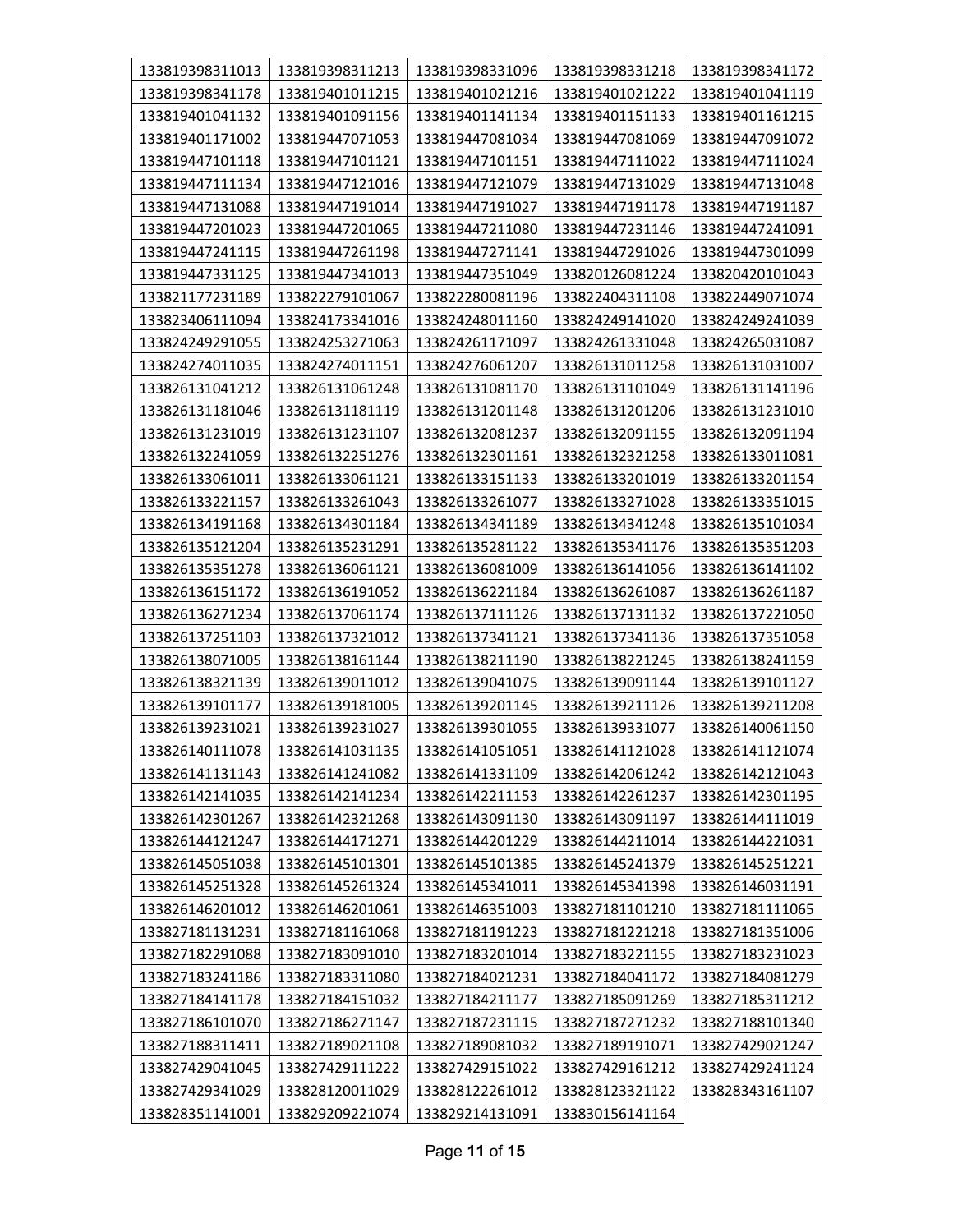## **End of the list**

Total number of candidates shortlisted: **2279**

|        |                |           | Community ESM Cut off Merit Index for Various Categories of Posts |           |            |           |            |     |               |
|--------|----------------|-----------|-------------------------------------------------------------------|-----------|------------|-----------|------------|-----|---------------|
|        | <b>RAILWAY</b> |           |                                                                   |           |            |           | <b>ESM</b> |     |               |
| CAT_NO | / PU           | <b>UR</b> | <b>SC</b>                                                         | <b>ST</b> | <b>OBC</b> | <b>UR</b> | <b>SC</b>  | ST. | <b>OBC</b>    |
| 1      | <b>NCR</b>     | 629.86942 |                                                                   | 525.28125 |            |           |            |     |               |
| 2      | <b>NCR</b>     | 626.85580 | 569.59379                                                         | 510.69775 | 627.36675  | 365.85753 |            |     |               |
| 2      | NR             | 630.28337 | 587.67641                                                         | 499.03075 | 624.45000  |           |            |     |               |
| 3      | <b>NCR</b>     | 620.82818 | 569.59379                                                         | 509.31802 | 611.78680  |           |            |     | 310.4081<br>1 |
| 3      | ΝR             | 618.16545 | 569.03212                                                         | 500.27665 | 611.75115  |           |            |     |               |
| 12     | <b>NCR</b>     | 632.88330 | 577.78237                                                         | 512.33190 | 623.84193  | 379.72525 |            |     |               |
| 12     | ΝR             | 621.53311 | 573.26555                                                         | 509.12272 | 621.37254  |           |            |     | 289.3116<br>0 |
| 13     | <b>NCR</b>     | 630.28337 |                                                                   |           |            |           |            |     |               |
| 14     | <b>NCR</b>     | 640.93676 | 580.02499                                                         | 534.08960 | 638.33318  | 372.33532 | 460.76758  |     | 374.3513<br>0 |
|        |                |           |                                                                   |           |            |           |            |     | 371.3674      |
| 15     | <b>NCR</b>     | 643.41822 | 584.25623                                                         | 533.78232 | 638.93362  | 371.00221 | 370.71607  |     | 7             |
| 15     | ΝR             | 642.22545 | 579.53276                                                         | 531.34850 | 638.33318  | 353.85424 | 360.01456  |     | 354.2565<br>1 |
| 16     | <b>NCR</b>     | 650.38347 |                                                                   |           |            |           |            |     |               |
| 17     | <b>NCR</b>     | 650.38347 | 593.00465                                                         | 555.68675 | 644.51729  | 353.67930 |            |     |               |
| 17     | NR             | 653.68464 | 581.89455                                                         | 539.17453 | 643.30444  | 353.67930 |            |     |               |
| 21     | <b>DLW</b>     | 639.93361 | 587.22099                                                         | 551.19250 |            |           |            |     |               |
| 38     | <b>NCR</b>     | 655.97659 | 600.78799                                                         | 543.67584 | 649.10096  | 356.11312 |            |     | 357.6056<br>1 |
| 38     | <b>NR</b>      | 648.02179 | 582.45882                                                         | 549.34472 | 643.30444  | 392.95932 | 358.54694  |     | 489.3810      |
| 40     | <b>NCR</b>     | 650.38347 | 581.89455                                                         | 554.42965 | 645.73826  | 373.14989 |            |     | 494.8411<br>3 |
| 40     | <b>NR</b>      | 645.73826 | 584.92915                                                         | 543.51773 | 645.66022  | 667.64268 |            |     | 355.9077<br>5 |
| 42     | <b>NCR</b>     | 660.56027 | 587.32658                                                         | 551.88724 |            | 399.92196 |            |     | 667.6426<br>8 |
| 44     | <b>NCR</b>     | 654.15954 | 589.76029                                                         | 575.15734 | 651.04601  | 419.67559 | 378.01754  |     | 370.7160<br>7 |
| 44     | ΝR             | 648.50349 | 582.45882                                                         | 579.85498 | 645.73826  | 358.54694 |            |     | 366.175       |
| 46     | <b>DLW</b>     |           |                                                                   | 574.76993 |            |           |            |     |               |
| 53     | <b>NCR</b>     | 653.58842 | 592.56769                                                         | 549.34472 | 653.58842  | 370.28181 |            |     | 468.0690<br>6 |
| 53     | <b>NR</b>      | 648.98113 | 584.94013                                                         | 541.71716 | 648.50349  | 356.11312 |            |     | 358.5469<br>4 |
|        |                |           |                                                                   |           |            |           |            |     | 427.9375      |
| 54     | <b>NCR</b>     | 648.17209 | 597.06177                                                         | 555.68675 | 645.96086  | 364.12148 |            |     | 8             |
| 54     | NR             | 651.39291 | 595.39484                                                         |           | 659.02852  | 368.2284  |            |     |               |
| 55     | <b>NCR</b>     | 665.20886 | 590.02517                                                         |           |            |           |            |     | 402.3557      |
| 55     | NR             | 653.03985 | 592.19412                                                         | 542.77033 | 645.96086  | 502.1426  | 416.95874  |     | 9             |
| 56     | <b>NCR</b>     | 645.73826 | 585.34734                                                         |           | 638.33318  |           |            |     |               |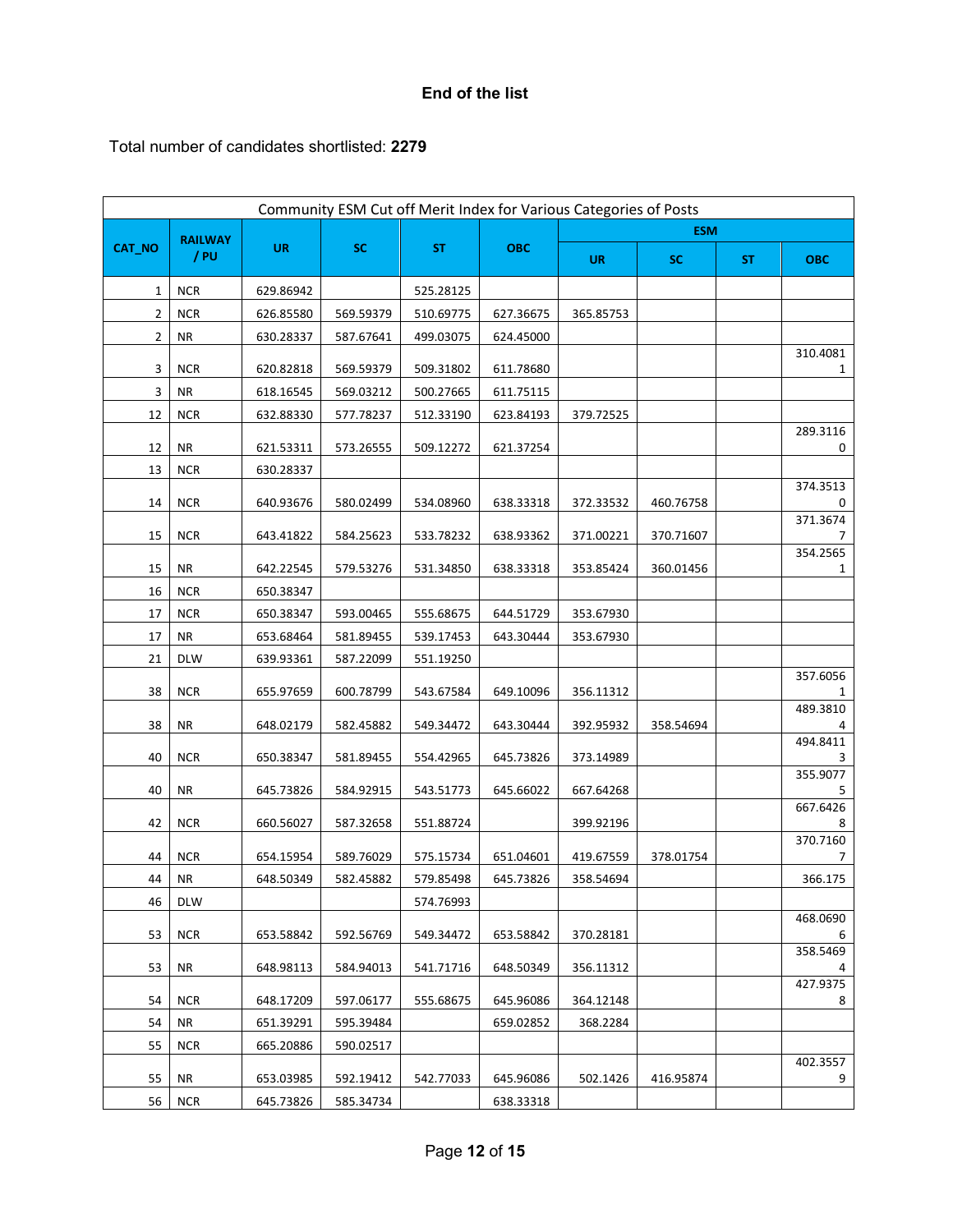|    |            |           |           |           |           |           |           | 504.9679 |
|----|------------|-----------|-----------|-----------|-----------|-----------|-----------|----------|
| 63 | <b>NCR</b> | 640.87581 | 573.57184 | 541.71716 | 640.87061 | 390.81618 | 404.49359 |          |
|    |            |           |           |           |           |           |           | 386.7092 |
| 63 | <b>NR</b>  | 651.60242 | 572.72352 |           | 638.33318 | 620.80092 |           | 6        |
|    |            |           |           |           |           |           |           | 381.0497 |
| 64 | <b>NCR</b> | 640.87061 | 572.72352 | 540.71692 | 638.43679 | 384.65586 |           |          |
| 64 | <b>NR</b>  | 638.93362 |           |           |           |           |           |          |
| 67 | <b>NCR</b> | 662.19198 |           | 534.0896  |           |           |           |          |
| 67 | <b>NR</b>  | 649.54902 | 573.46996 | 533.78232 | 665.80808 | 352.81055 |           |          |
| 69 | <b>DLW</b> | 679.27626 | 512.82894 |           | 635.85515 |           |           |          |
|    |            |           |           |           |           |           |           | 347.5582 |
| 69 | <b>NCR</b> | 661.18417 | 516.44732 | 483.88153 |           | 421.61769 |           |          |

|                         | PwBD -R Cut off Merit Index for Various Categories of Posts |                          |     |           |     |                          |         |           |     |                          |           |           |           |                          |         |           |     |                          |              |           |     |
|-------------------------|-------------------------------------------------------------|--------------------------|-----|-----------|-----|--------------------------|---------|-----------|-----|--------------------------|-----------|-----------|-----------|--------------------------|---------|-----------|-----|--------------------------|--------------|-----------|-----|
| <b>CAT</b><br><b>NO</b> | RAILWAY /                                                   | R-VI                     |     |           |     | R-HI                     |         |           |     | $R$ -LD                  |           |           |           |                          | $R$ -OD |           |     | <b>R-MD</b>              |              |           |     |
|                         | PU                                                          | $\widetilde{\mathbb{S}}$ | ပ္တ | ${\bf 5}$ | OBC | $\widetilde{\mathbb{S}}$ | $\bf S$ | ${\bf 5}$ | OBC | $\widetilde{\mathbb{S}}$ | $\bf S$   | ${\bf 5}$ | OBC       | $\widetilde{\mathbb{S}}$ | $\bf S$ | ${\bf 5}$ | OBC | $\widetilde{\mathbb{S}}$ | $\mathbf{s}$ | ${\bf 2}$ | OBC |
| $\overline{ }$          | <b>NCR</b>                                                  |                          |     |           |     |                          |         |           |     |                          |           |           |           |                          |         |           |     |                          |              |           |     |
| $\sim$                  | <b>NCR</b>                                                  |                          |     |           |     |                          |         |           |     |                          |           |           | 268.60951 |                          |         |           |     |                          |              |           |     |
| $\sim$                  | $\widetilde{\Xi}$                                           |                          |     |           |     |                          |         |           |     |                          |           |           |           |                          |         |           |     |                          |              |           |     |
| $\sim$                  | <b>NCR</b>                                                  |                          |     |           |     |                          |         |           |     | 434.86275                | 405.69563 |           | 405.69563 |                          |         |           |     |                          |              |           |     |
| $\omega$                | $\widetilde{\Xi}$                                           |                          |     |           |     |                          |         |           |     |                          |           |           |           |                          |         |           |     |                          |              |           |     |
| $2 \,$                  | <b>NCR</b>                                                  |                          |     |           |     |                          |         |           |     | 405.69563                |           |           | 420.27913 |                          |         |           |     |                          |              |           |     |
| $\overline{c}$          | $\widetilde{\Xi}$                                           |                          |     |           |     |                          |         |           |     | 396.94551                |           |           | 510.69775 |                          |         |           |     |                          |              |           |     |
| $\overline{13}$         | <b>NCR</b>                                                  |                          |     |           |     |                          |         |           |     |                          |           |           |           |                          |         |           |     |                          |              |           |     |
| 14                      | <b>NCR</b>                                                  |                          |     |           |     |                          |         |           |     | 516.17366                | 508.66416 |           | 564.59985 |                          |         |           |     |                          |              |           |     |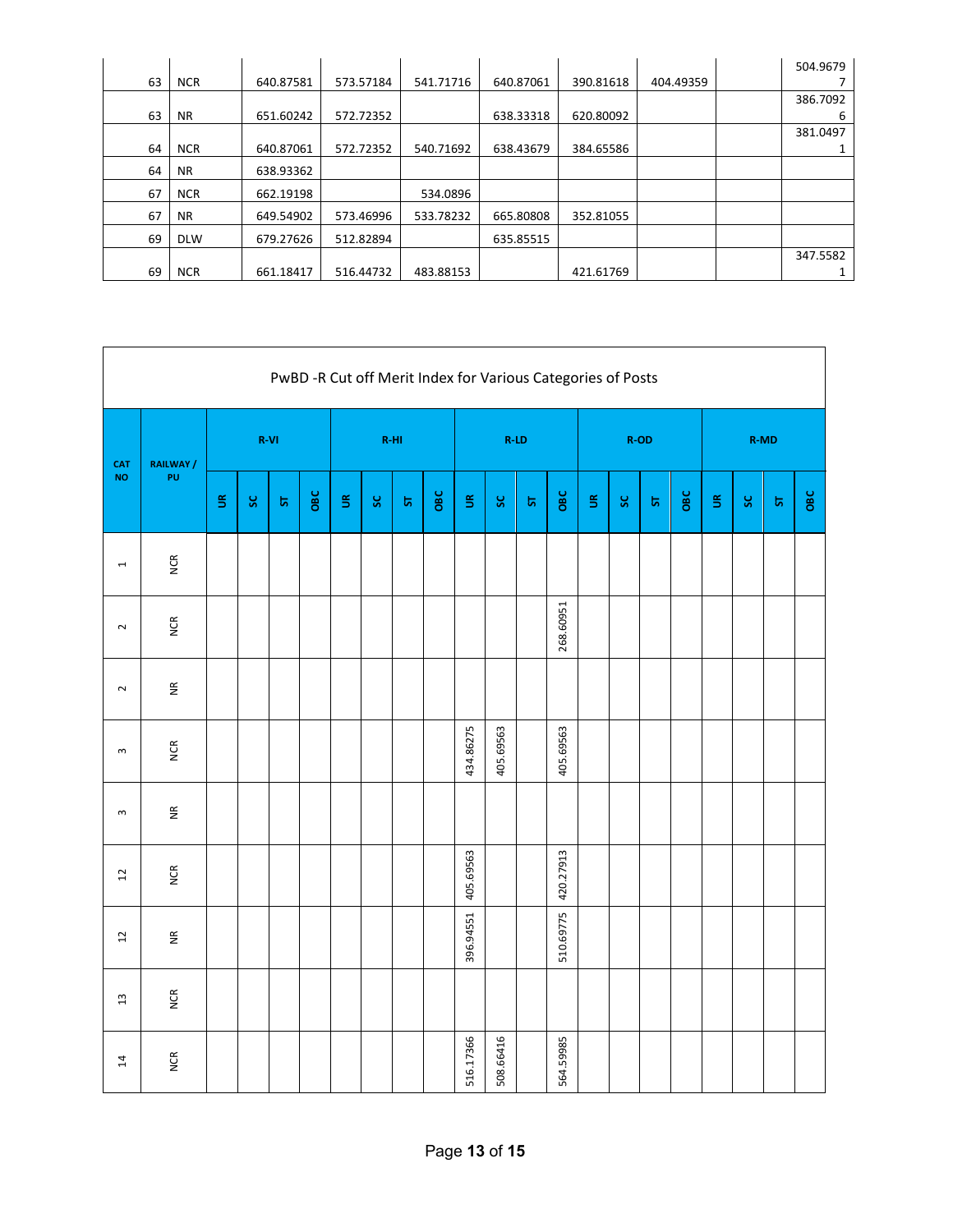| 15                      | <b>NCR</b>        |  |  |           |           |           | 513.88182 |  | 520.75734 |  |  |  |  |
|-------------------------|-------------------|--|--|-----------|-----------|-----------|-----------|--|-----------|--|--|--|--|
| $15$                    | $\widetilde{\Xi}$ |  |  |           |           |           | 541.38411 |  | 506.12164 |  |  |  |  |
| $\frac{16}{2}$          | <b>NCR</b>        |  |  |           |           |           |           |  |           |  |  |  |  |
| $\overline{\mathbb{L}}$ | <b>NCR</b>        |  |  |           |           |           |           |  | 495.95156 |  |  |  |  |
| $\overline{\mathbb{L}}$ | $\widetilde{\Xi}$ |  |  |           |           |           | 504.71447 |  | 531.54696 |  |  |  |  |
| 21                      | DLW               |  |  |           |           |           |           |  |           |  |  |  |  |
| $38\,$                  | <b>NCR</b>        |  |  |           |           |           |           |  | 497.83884 |  |  |  |  |
| $38\,$                  | $\widetilde{\Xi}$ |  |  | 362.61970 | 287.27363 |           |           |  | 513.74921 |  |  |  |  |
| $\sqrt{4}$              | <b>NCR</b>        |  |  |           |           |           |           |  |           |  |  |  |  |
| $\overline{a}$          | $\widetilde{\Xi}$ |  |  |           |           |           |           |  |           |  |  |  |  |
| $42$                    | <b>NCR</b>        |  |  | 390.18678 |           |           |           |  |           |  |  |  |  |
| $\frac{4}{3}$           | <b>NCR</b>        |  |  | 373.14989 | 227.12041 |           |           |  |           |  |  |  |  |
| 44                      | $\widetilde{\Xi}$ |  |  |           |           |           | 511.20669 |  | 587.48276 |  |  |  |  |
| 46                      | DLW               |  |  |           |           |           |           |  |           |  |  |  |  |
| $53\,$                  | <b>NCR</b>        |  |  |           |           |           |           |  |           |  |  |  |  |
| $53\,$                  | $\widetilde{\Xi}$ |  |  |           |           |           |           |  |           |  |  |  |  |
| 54                      | <b>NCR</b>        |  |  |           |           | 227.12041 |           |  |           |  |  |  |  |